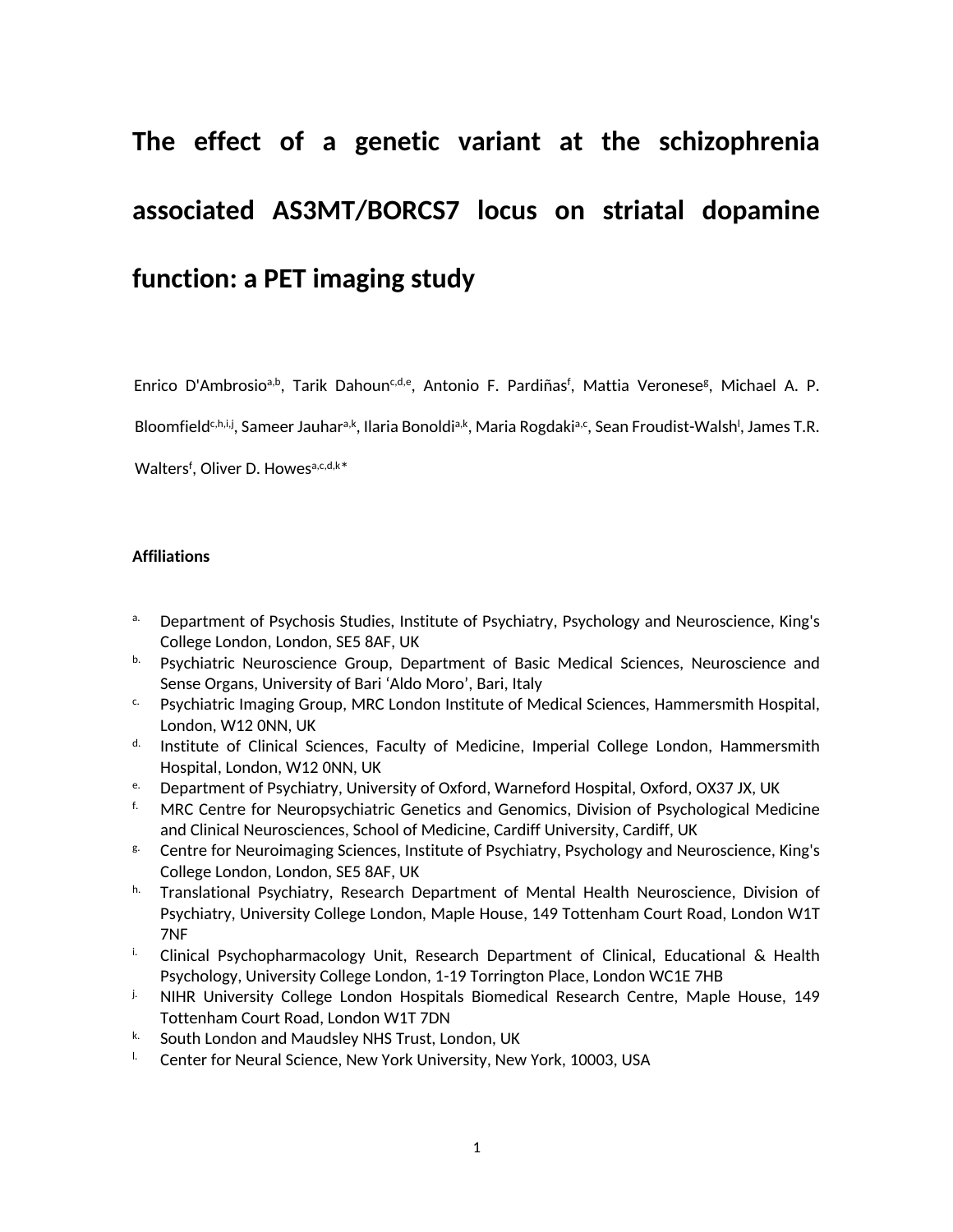## **\* Corresponding Author:**

Professor Oliver D Howes

Box 67, Institute of Psychiatry, Psychology and Neuroscience, King's College London, London, SE5 8AF, UK; tel: +44 2083833446; e-mail: oliver.howes@kcl.ac.uk

**Abstract word count:** 200 words

**Manuscript word count:** 3377 words

**Number of figures:** 2

**Number of tables:** 1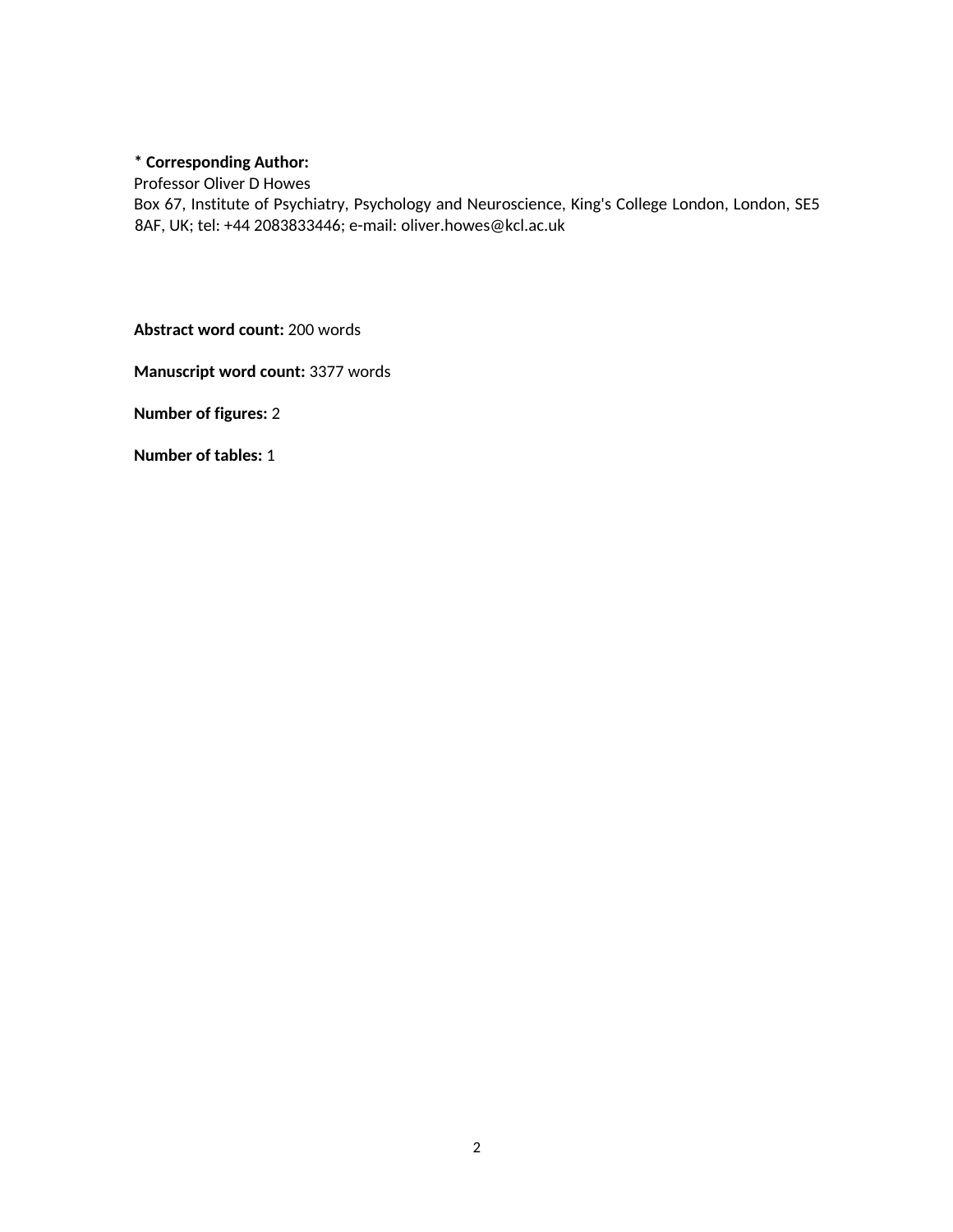## **Abstract**

One of the most statistically significant *loci* to result from large-scale GWAS of schizophrenia is 10q24.32. However, it is still unclear how this locus is involved in the pathoaetiology of schizophrenia. The hypothesis that presynaptic dopamine dysfunction underlies schizophrenia is one of the leading theories of the pathophysiology of the disorder. Supporting this, molecular imaging studies show evidence for elevated dopamine synthesis and release capacity. Thus, altered dopamine function could be a potential mechanism by which this genetic variant acts to increase the risk of schizophrenia. We therefore tested the hypothesis that the 10q24.32 region confers genetic risk for schizophrenia through an effect on striatal dopamine function. To this aim we investigated the *in vivo* relationship between a GWAS schizophrenia-associated SNP within this locus and dopamine synthesis capacity measured using [18F]-DOPA PET in healthy controls. 92 healthy volunteers underwent [18F]-DOPA PET scans to measure striatal dopamine synthesis capacity (indexed as  $\mathsf{K}_{\mathsf{i}}^{\mathsf{cer}}$ ) and were genotyped for the SNP rs7085104. We found a significant association between rs7085104 genotype and striatal  $\mathsf{K}_{\mathsf{i}}^{\mathsf{cer}}$ . Our findings indicate that the mechanism mediating the 10q24.32 risk locus for schizophrenia could involve altered dopaminergic function. Future studies are needed to clarify the neurobiological pathway implicated in this association.

**Key words:** schizophrenia; 10q24.32; psychosis; dopamine synthesis capacity; PET; striatum; imaging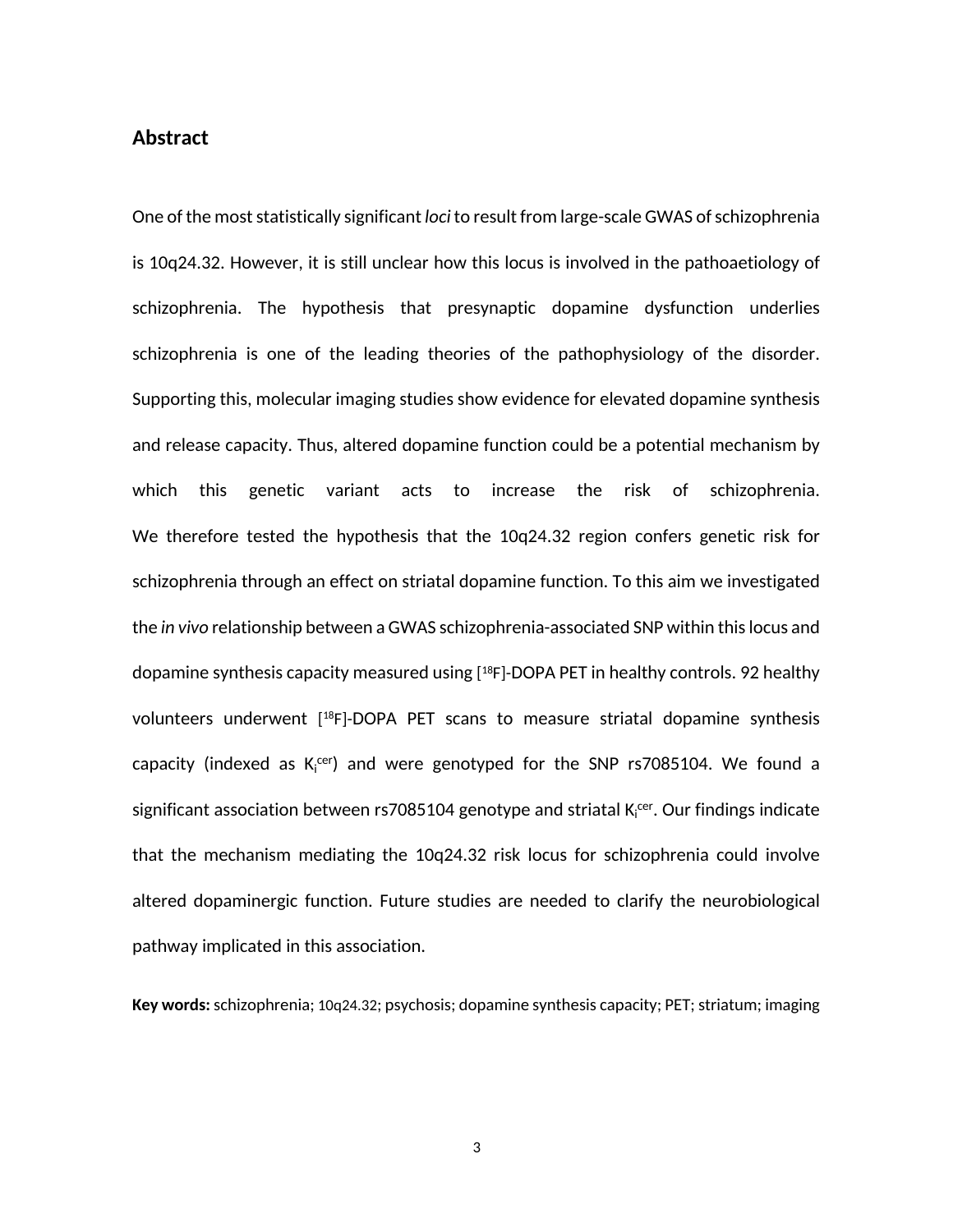## **1 Introduction**

Large-scale Genome-Wide Association Studies (GWAS) have identified a number of common genetic variations conferring risk for schizophrenia in human populations (Pardiñas et al., 2018; Ripke et al., 2014, 2013, 2011). Nevertheless, it remains challenging to assign the association signal at risk loci to specific genes or mechanisms, which is a requirement if genetic findings are to help elucidate the pathophysiology of the disorder. In this sense it is important to identify methods to investigate the biological pathways linked to risk loci and thus help identify potential pharmacological targets (Birnbaum and Weinberger, 2017; Schubert et al., 2014).

One of the best supported genome-wide significant loci from large-scale GWAS of schizophrenia is the 10q24.32 region (Duarte et al., 2016; Pardiñas et al., 2018; Ripke et al., 2014). Potential specific molecular mechanisms of genetic risk related to this locus have been recently identified. In particular, increased expression of BLOC-1 related complex subunit 7 (BORCS7) and of a novel arsenite methyltransferase isoform, namely AS3MT<sup>d2d3</sup>, have been found in the brains of patients with schizophrenia relative to controls(Li et al., 2016b). In the general population, the full isoform of arsenite methyltransferase is involved in arsenic metabolism (Sumi and Himeno, 2012), and arsenic toxicity has been implicated in central nervous system (CNS) dysfunction (Tyler and Allan, 2014) and psychosis (Ratnaike, 2003). However, the AS3MT $d^{2d3}$  isoform lacks arsenite methyltransferase activity (Li et al., 2016b); therefore a different, and still unknown, mechanism is likely to be implicated in the biological process leading to risk for schizophrenia.

The hypothesis that dopamine dysfunction underlies schizophrenia is one of the leading theories of the pathophysiology of the disorder (Abi-Dargham et al., 2000; Davis et al., 1991; Heinz et al., 2003;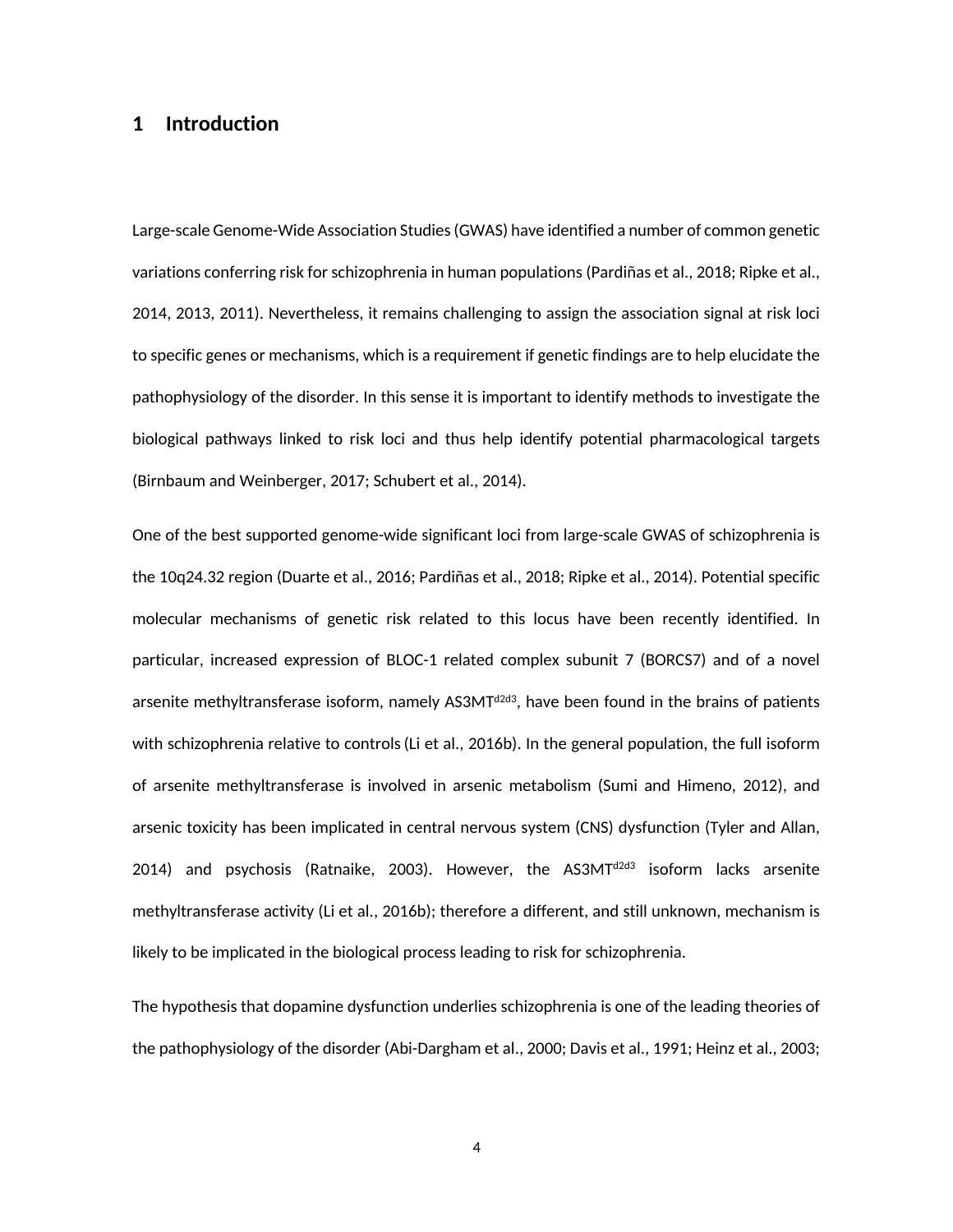Heinz and Schlagenhauf, 2010; Howes et al., 2015, 2012; Howes and Kapur, 2009; Laruelle and Abi-Dargham, 1999) and is supported by findings from genetic studies of the disorder through genomewide significant association at a locus implicating the DRD2 dopamine receptor (Pardiñas et al., 2018; Ripke et al., 2014). Molecular imaging studies show evidence for presynaptic striatal dopamine dysfunction, in particular increased striatal dopamine synthesis and release capacity, in patients with schizophrenia (Abi-Dargham et al., 2009; Hietala et al., 1999; Howes et al., 2013, 2009; Jauhar et al., 2017a; Kumakura et al., 2007; Meyer-Lindenberg et al., 2002; Mizrahi et al., 2012; Reith et al., 1994) with a large effect size on meta-analysis (Cohen *d* = 0.79) (Howes et al., 2012). Moreover, increased dopamine synthesis capacity is also reported in individuals at increased clinical risk of schizophrenia (Egerton et al., 2013; Howes et al., 2011a), as well as in first-degree relatives of patients with schizophrenia (Huttunen et al., 2008), and linked to transition to the disorder (Howes et al., 2011b). Thus, altered dopamine synthesis capacity could be a potential mechanism by which genetic variation acts to increase risk of schizophrenia.

Our study aimed to test the hypothesis that the association signal at the 10q24.32 locus confers genetic risk for schizophrenia through an effect on striatal dopamine function. We therefore investigated the *in vivo* relationship between the GWAS schizophrenia-associated SNP rs7085104 (the top expression quantitative trait locus (eQTL) for *AS3MT* and *BORCS7* (Li et al., 2016b)) and dopamine synthesis capacity, measured using [18F]-DOPA positron emission tomography (PET) in healthy controls. We hypothesised that carriers of the rs7085104 risk allele (A) would show increased striatal dopamine synthesis capacity relative to controls who did not carry the risk allele.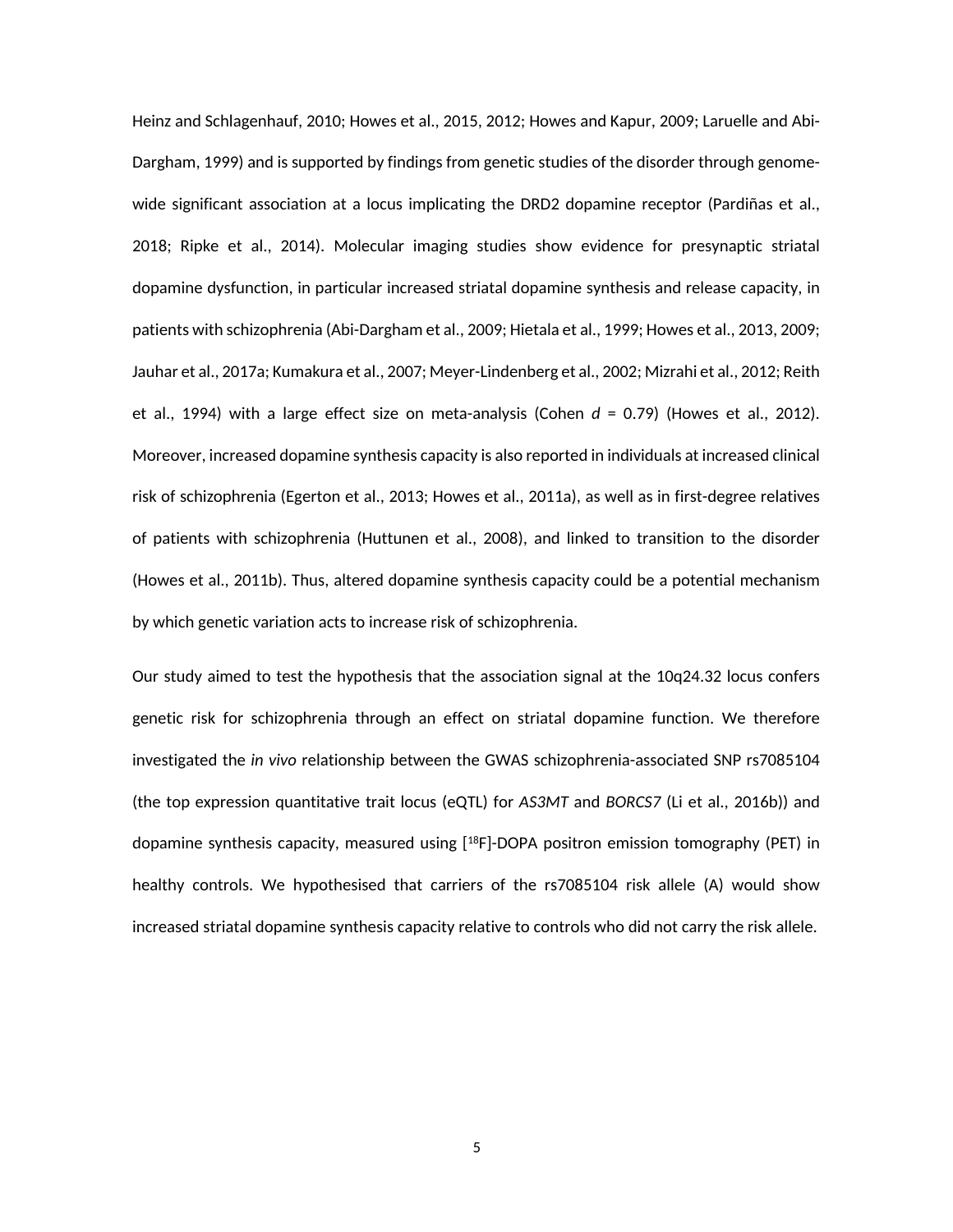## **2 Methods**

#### **2.1 Participants**

We studied 92 healthy volunteers (demographics in Table 1). Inclusion criteria were: minimum age 18 years, good physical health with no history of major medical condition and capacity to give written informed consent. Exclusion criteria were: history of significant head trauma, history of neurological disorder, presence of any significant medical disorder or treatment, pregnancy or breastfeeding, a diagnosis of past or current psychiatric disorders using the Structured Clinical Interview for DSM-IV (SR et al., 1996) including alcohol or any other substance dependence or abuse, a family history of any psychotic disorder in first- or second- degree relatives. PET data from some participants have been included in previous publications (Bloomfield et al., 2014a, 2014b; Dahoun et al., 2018; Froudist-Walsh et al., 2017; Jauhar et al., 2017b).

#### **2.2 SNP Selection and Genotype determination**

We chose rs7085104 as the sole polymorphism of interest for this study given cumulative evidence for its importance in the 10q24 associated region: (i) a recent finding implicating it as the top SNP eQTL for *AS3MT* and *BORCS7* (Li et al., 2016b), (ii) it was the index SNP at this locus in previous schizophrenia GWAS association (Ripke et al., 2013) and (iii) in a recent genome-wide methylation study rs7085104 was found to be a methylation QTL in human fetal brain for AS3MT (Hannon et al., 2015).

DNA was extracted from whole blood samples or cheek swabs using standard procedures (Freeman et al., 2003). Genotyping was performed at Cardiff University, using HumanCore Exome 1.1 arrays ("Psych-chip", Illumina, San Diego, California, USA). Genotype quality control (QC) was performed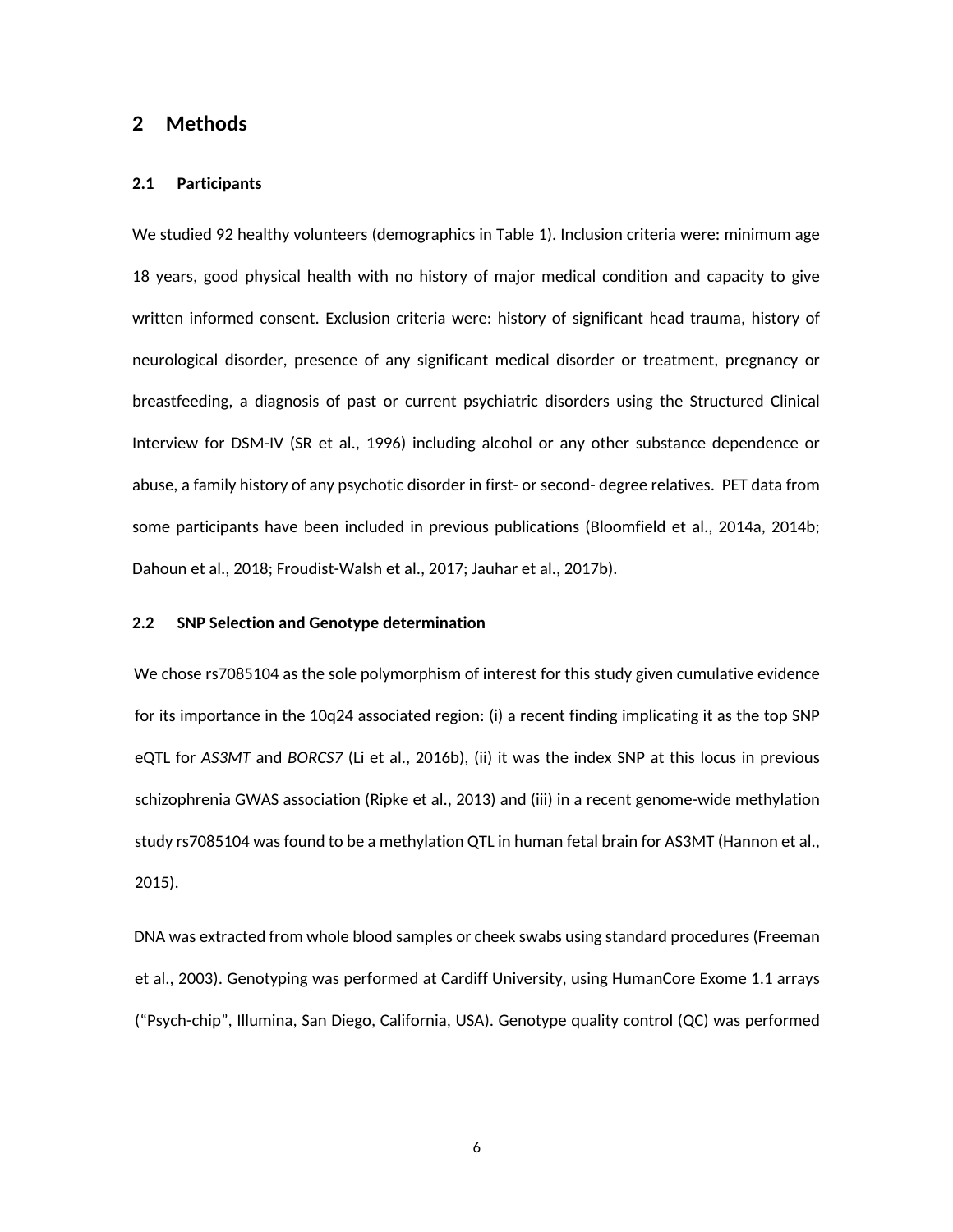according to standard parameters (Anderson et al., 2010). The variant of interest for our analysis, rs7085104, was directly genotyped and passed QC in all the subjects.

#### **2.3 Population structure**

The top 10 principal components of the sample were generated using PC-AiR (Conomos et al., 2015) on the full set of genotypes, and included as covariates of no interest in all the analyses, in order to correct for population stratification.

Moreover, to confirm the robustness of the findings, the analyses were repeated in a sub-group of individuals of European ancestry. To this aim, each individual was assigned to a cluster (European, African, Asian) on the basis of their ancestry score (threshold for the attribution to a specific cluster: 0.7). Ancestry scores were calculated using ADMIXTURE (Alexander et al., 2009) (Version 1.3.0) with the Human Genome Diversity Panel (HGPD-CEPH) (Li et al., 2008) as a reference.

#### **2.4 PET scanning**

[18F]-DOPA PET scans were used to measure striatal dopamine synthesis capacity (indexed as the influx rate constant K<sub>i</sub>cer).

#### *2.4.1 Image acquisition*

Dynamic scans were acquired in three-dimensional mode (transaxial resolution of  $\sim$ 5 mm full width at half maximum ((NEMA), 2007) using three different PET scanners: one was a ECAT HR+ 962 PET scanner (CTI/Siemens, Knoxville, Tennessee) while the other two were Siemens Biograph HiRez XVI PET-CT scanners (Siemens Healthcare, Erlangen, Germany). Subjects were asked to refrain from eating and drinking (except water) for at least 12 hours before the scans. One hour before the scan, all participants received 400 mg entacapone, a peripheral catechol-o-methyl-transferase inhibitor which decreases the formation of radiolabelled metabolites that may cross the blood–brain barrier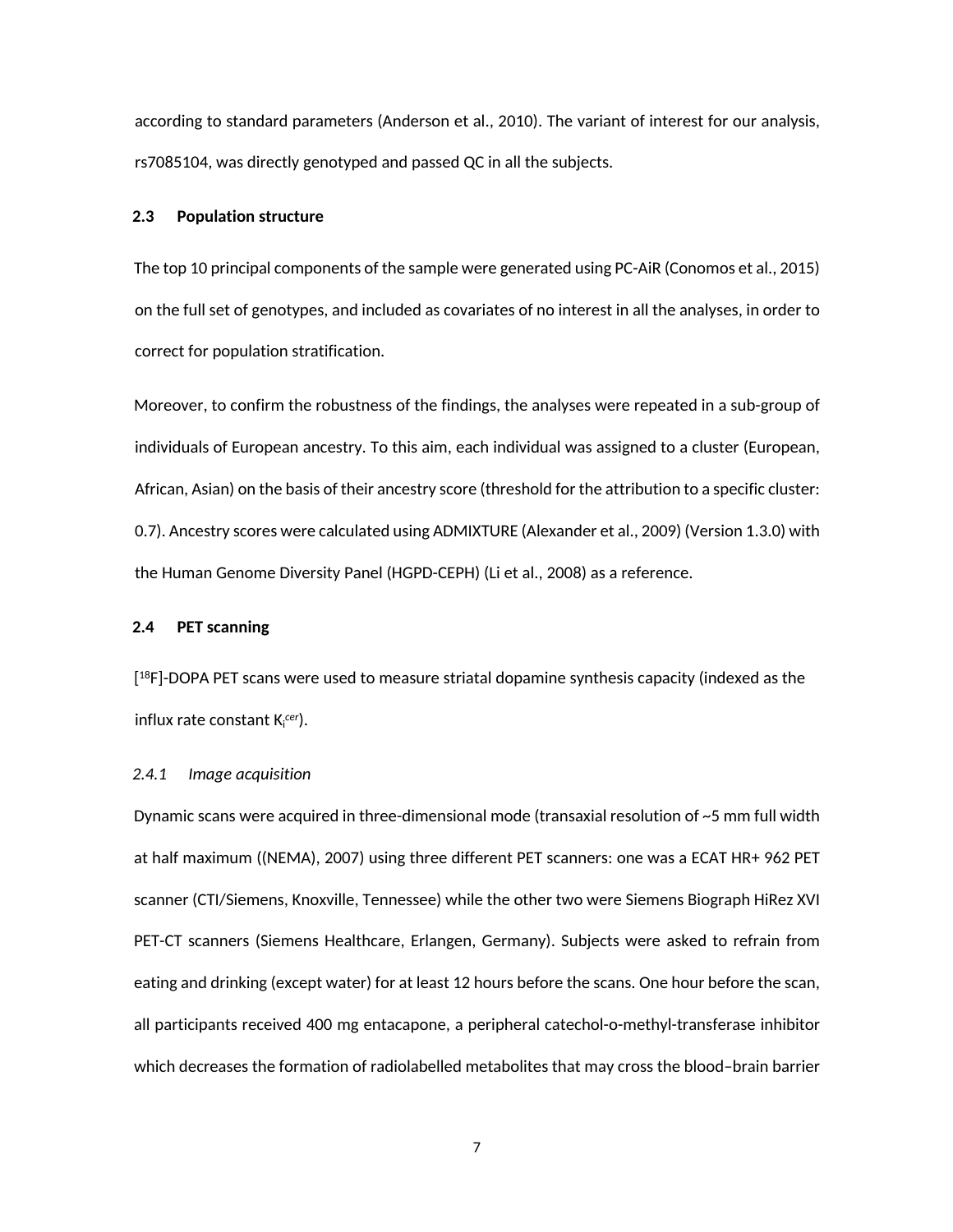(Cumming et al., 1993; Guttman et al., 1993), and 150 mg carbidopa, a peripheral aromatic acid decarboxylase inhibitor which reduces the peripheral metabolism of the tracer (Garnett et al., 1983). Approximately 150 MBq of radioactive [18F]-DOPA was administered by intravenous injection followed by 95 minutes of dynamic PET scan. PET data were reconstructed using filterback projection and corrected for tissue attenuation and scatter (full details are reported in (Bloomfield et al., 2014a, 2014b; Froudist-Walsh et al., 2017; Jauhar et al., 2017b)).

#### *2.4.2 Analysis of PET data*

PET image analysis was performed as previously described (Dahoun et al., 2018). In summary, frames were realigned to a single reference frame, employing a mutual information algorithm (Studholme et al., 1996; Turkheimer et al., 1999). The transformation parameters were then applied to the corresponding attenuated-corrected dynamic images, creating a movement-corrected dynamic image, which was used in the analysis. Realigned frames were then summated to create an individual motion-corrected reference map for the brain tissue segmentation. The striatum was sub-divided into sub-regions as previously described (Howes et al., 2009; Martinez et al., 2003) to create a Region of Interest (ROI) map (Egerton et al., 2010). SPM8 (http://www.fil.ion.ucl.ac.uk/spm) was used to normalize a tracer-specific ([18F]-DOPA) template together with the ROI map to each individual PET summation image (Howes et al., 2009). The striatal influx constant (K<sub>i</sub>cer) was calculated relative to uptake in the reference region using a graphical approach adapted for a reference tissue input function (Howes et al., 2009). To control for effects of scanner model, PET scanners were included as covariates of no interest in all analyses.

#### **2.5 Statistical analysis**

ANOVA and χ2 tests were used to compare demographics age and gender as functions of rs7085104 genotype. ANCOVA analyses were performed to explore the correlation between genotype and

8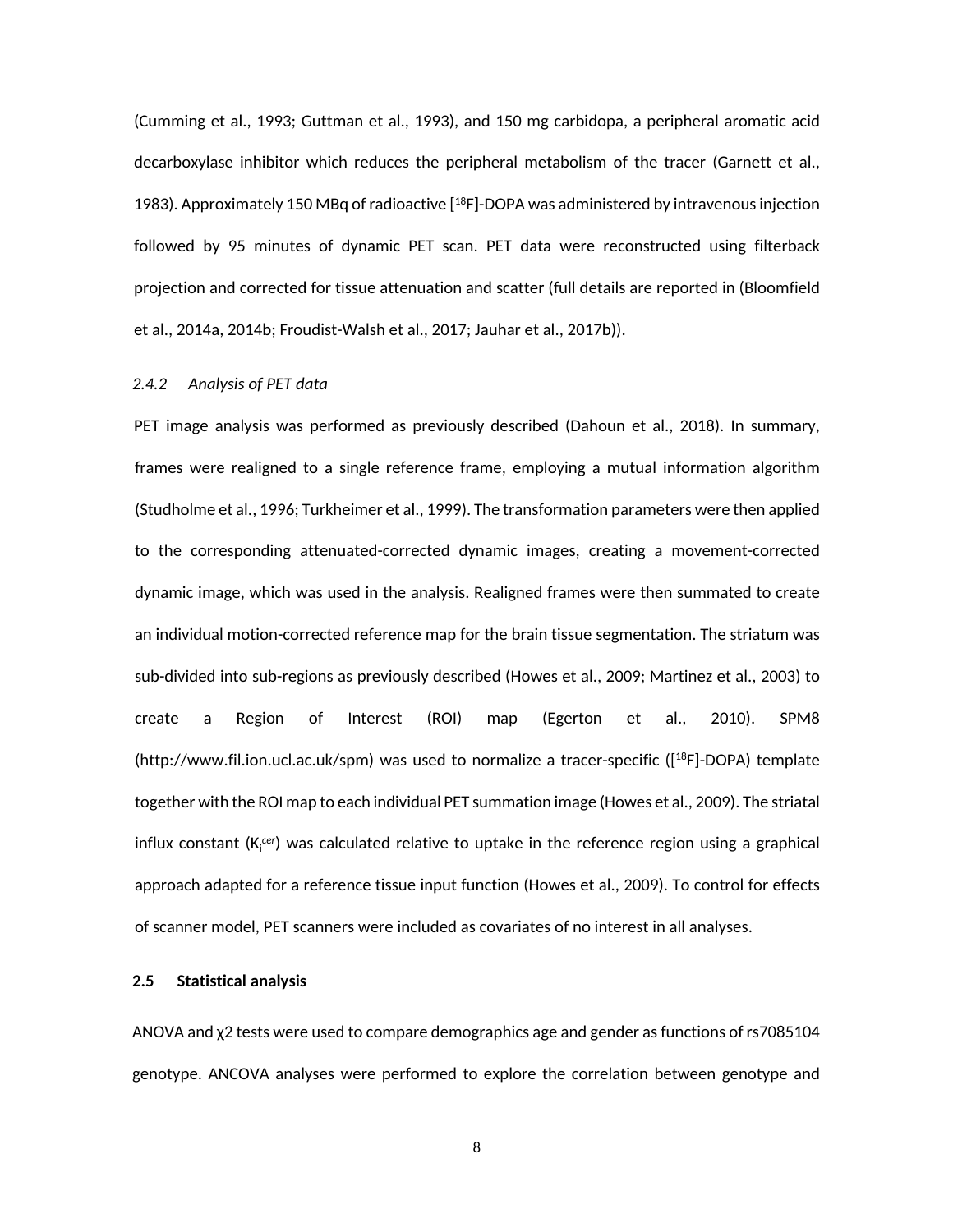dopamine synthesis capacity (fixed factor: rs7085104 genotype [three groups: GG, GA, AA, dependent variable: K<sub>i</sub>cer, covariates of no interest: age, gender, scanner, top 10 genetic principal components). Exploratory analyses were conducted using associative striatum, limbic striatum and sensorimotor striatum K<sub>i</sub><sup>cer</sup> as dependent variables. All these were performed in SPSS (IBM Corp. Released 2016. IBM SPSS Statistics for Mac, Version 24.0.0.1 Armonk, NY: IBM Corp.). GraphPad Prism 7.02 (http://www.graphpad.com/) was used to plot the main results.

The R package RobustSNP (So and Sham, 2011) was used to confirm the genetic model suggested by the LSD post hoc analysis. The robust tests were performed including the same covariates of no interest used for the ANCOVAs.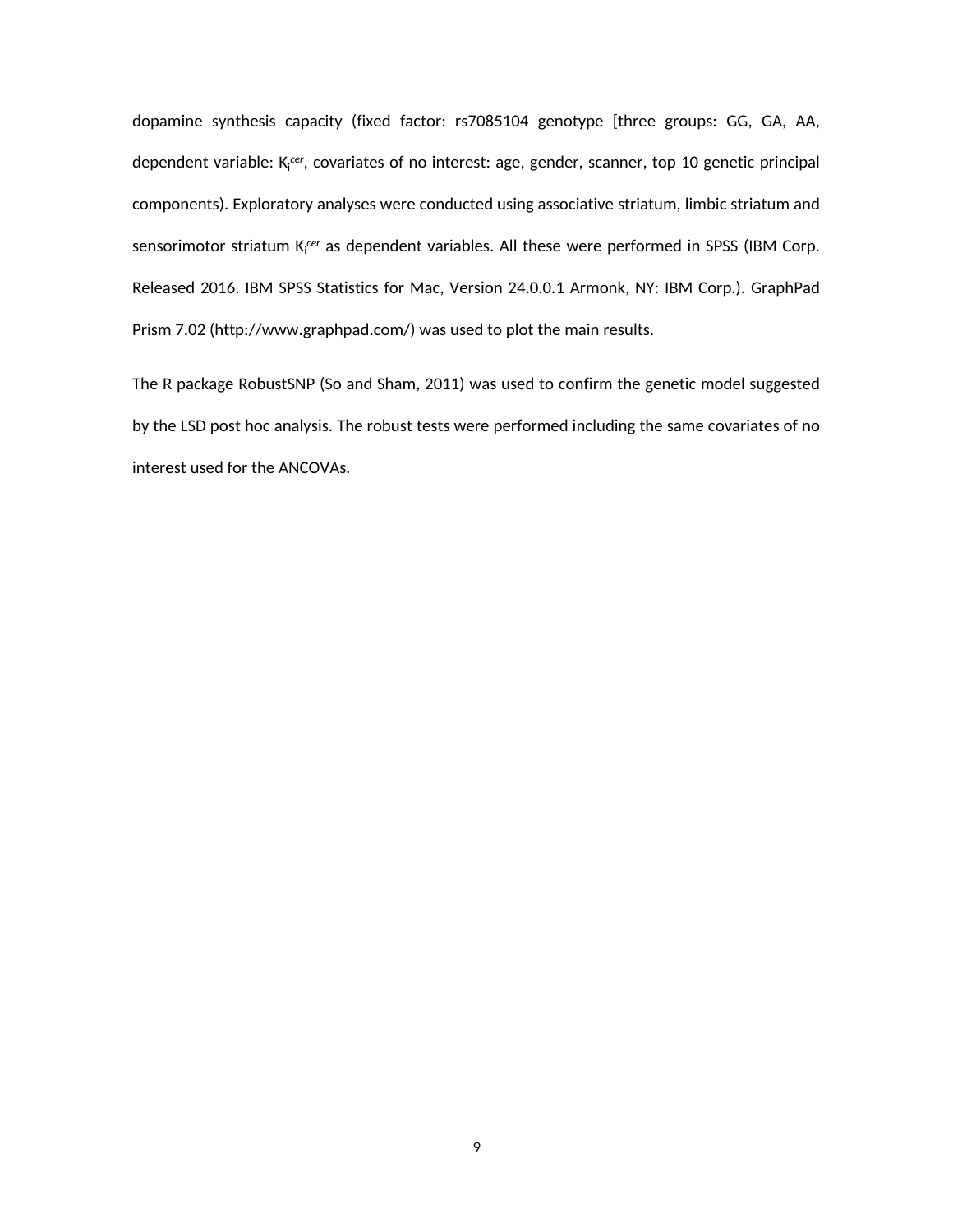## **3 Results**

Demographic (± SD) and K<sub>i</sub>cer values included are reported in Table 1.

Genotype groups were in Hardy-Weinberg Equilibrium ( $X^2$ = 0.16,  $p$ = 0.69) and did not differ in terms of age (*p*= 0.22), sex (X2= 0.86, *p*= 0.65), PET scanner (X2= 5.66, p= 0.23) or tobacco smoking status  $(X^2= 0.94, p= 0.62)$ .

The frequency of the schizophrenia risk allele in our sample approximated that reported in the public NCBI database dbSNP (Sherry, 2001). Specifically, the risk allele (A) of rs7085104 had a reported frequency of 0.62 in the latter, while the frequency for our sample was 0.69.

We found a significant association between rs7085104 genotype and whole striatal K<sub>i</sub>cer (F(2,76)= 4.660, *p*= 0.012) [Fig. 1]. LSD post-hoc analyses showed that risk allele carriers had significantly elevated Ki *cer* compared to subjects with the genotype GG (GA vs GG, *p*= 0.003; GA vs AA, *p*= 0.275; AA vs GG, *p*= 0.020, Hedges' *g*= 0.957), suggesting a dominant effect of A alleles. The RobustSNP association test confirmed the dominant model for this association (Z<sup>Dominant Model= 2.337, p<sup>Dominant</sup></sup>  $Model = 0.019$ .

The exploratory analyses in the striatal subdivisions revealed an effect of genotype on dopamine synthesis capacity for all the regions. Specifically, we found an effect of rs7085104 genotype on associative Ki *cer* (*F*(2,76)= 4.075, *p*= 0.021; LSD post-hoc contrasts: GA vs GG, p= 0.006; GA vs AA, *p*= 0.424; AA vs GG, *p*= 0.020) [Fig. 2a], limbic K<sub>i</sub><sup>cer</sup> (F(2,76)= 5.453, *p*= 0.006; LSD post-hoc contrasts: GA vs GG, *p*= 0.001; GA vs AA, *p*= 0.406; AA vs GG, *p*= 0.007) [Fig. 2b], and sensorimotor K<sub>i</sub>cer (F(2,76)= 4.100, *p*= 0.020; LSD post-hoc contrasts: GA vs GG, *p*= 0.008; GA vs AA, *p*= 0.126; AA vs GG, *p*= 0.071) [Fig. 2c]. RobustSNP association tests confirmed the dominant effect of A alleles on dopamine synthesis capacity for all the striatal subdivisions (associative K<sub>i</sub>cer : Z<sup>Dominant Model= 2.217, p<sup>Dominant Model</sup>=</sup>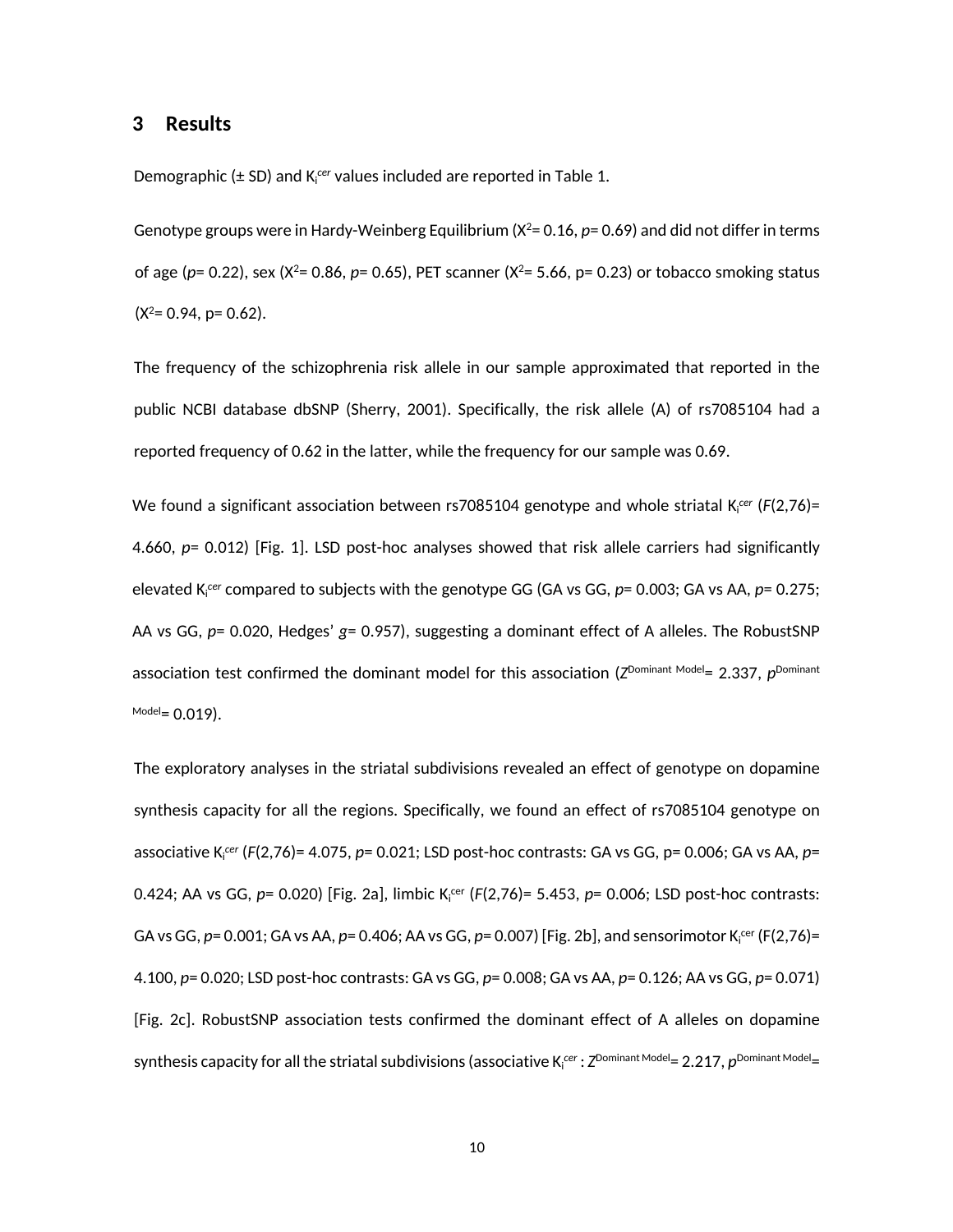0.0266; limbic Ki *cer* : *Z*Dominant Model= 2.480, *p*Dominant Model= 0.013; sensorimotor Ki *cer* : *Z*Dominant Model= 2.345,  $p^{\text{Dominant Model}} = 0.019$ ).

The sensitivity analyses performed in the sub-group of individuals of European Ancestry confirmed the association of rs7085104 genotype with whole striatal K $_{\rm i}^{\rm cer}$  (F(2,48)= 6.102, p= 0.004) and all the striatal subdivisions: associative K<sub>i</sub>cer (F(2,48)= 4.835, p= 0.012); limbic K<sub>i</sub>cer (F(2,48)= 6.935, p= 0.002); and sensorimotor K<sub>i</sub><sup>cer</sup> (F(2,48)= 6.091, p= 0.004).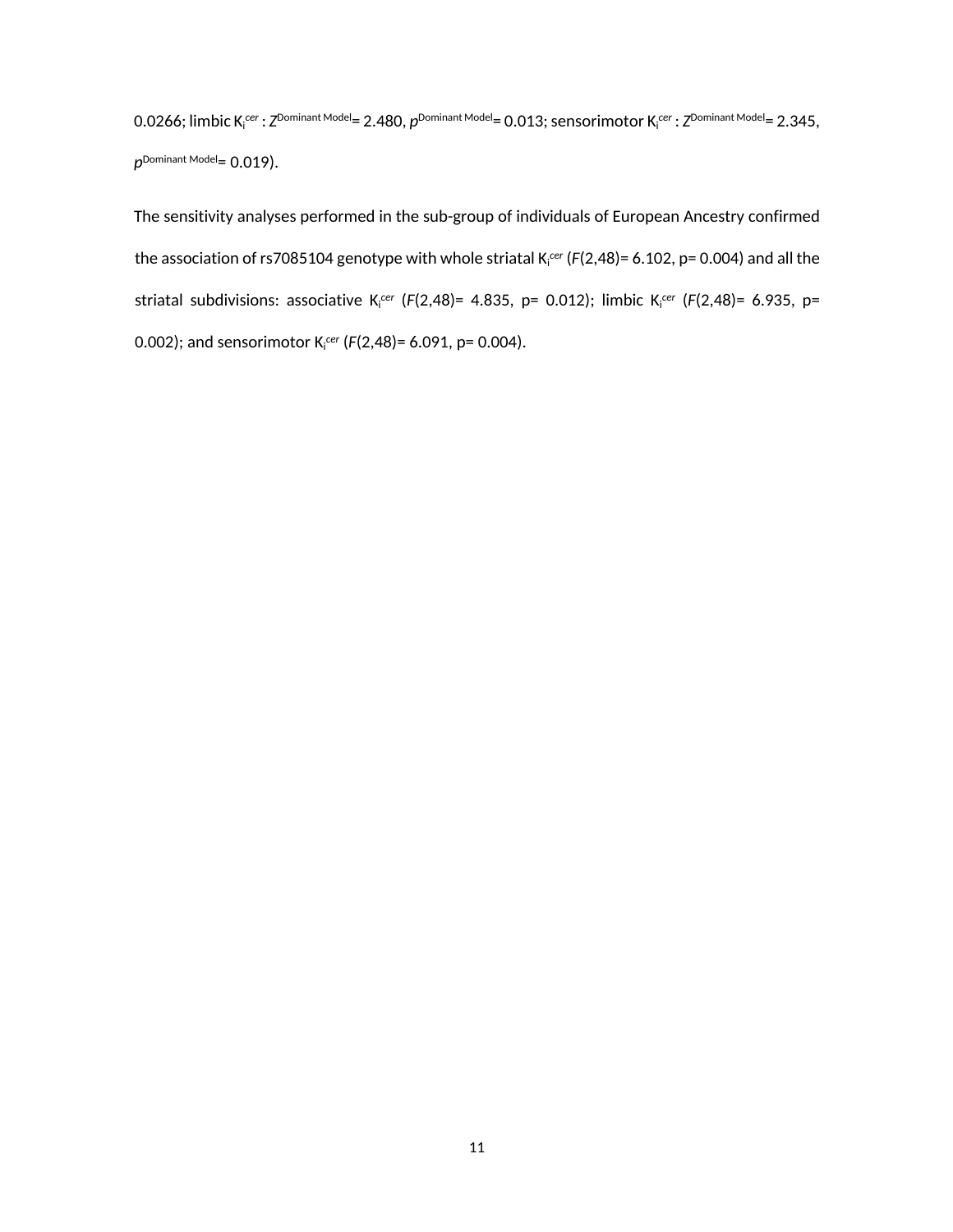## **4 Discussion**

We report for the first time an *in vivo* association between the schizophrenia-associated SNP rs7085104 and striatal dopamine synthesis capacity. Specifically, we found that the rs7085104 risk allele (A) carriers show higher striatal  $\mathsf{K}^\mathrm{cer}_i$  than the subjects homozygous for the G allele. It is not clear at present whether the possible dominant effect we have detected on dopamine synthesis capacity matches the observed effect of this SNP as a schizophrenia risk allele, since the latter has at the moment only been assessed by GWAS based on simple additive models (Pardiñas et al., 2018; Ripke et al., 2014, 2013). In order to resolve this, explicit modelling of dominance effects in largescale schizophrenia samples would have to be performed, as has been explored in other psychiatric conditions (Leblond et al., 2019; Van der Auwera et al., 2018). At the moment, dominant effects are not currently considered to explain much of the variance of human complex traits in general, though they have been shown to exist at some particular loci (Zhu et al., 2015).

These results offer new insights into the biological mechanisms that could underlie the association of the locus 10q24.32 with schizophrenia. A genetic risk variant on chromosome 10q24.32 has recently been demonstrated to correlate with the expression of the gene *AS3MT* (Duarte et al., 2016). *AS3MT* codes for an arsenic methyltransferase (Lin et al., 2002; Sumi and Himeno, 2012). Since arsenic can result in CNS toxicity and neurological sequelae, including the development of psychosis (Ratnaike, 2003; Tyler and Allan, 2014), it has been speculated that dysregulation of arsenic metabolism mediates the relationship between this genetic locus and schizophrenia. However, Li and colleagues (Li et al., 2014) have demonstrated that the top GWAS SNP for this locus is not associated with the full-length isoform of the AS3MT transcript (AS3MT<sup>full</sup>) but with the isoform AS3MT $^{42d3}$ , which lacks arsenite methyltransferase activity. Therefore, alterations in arsenic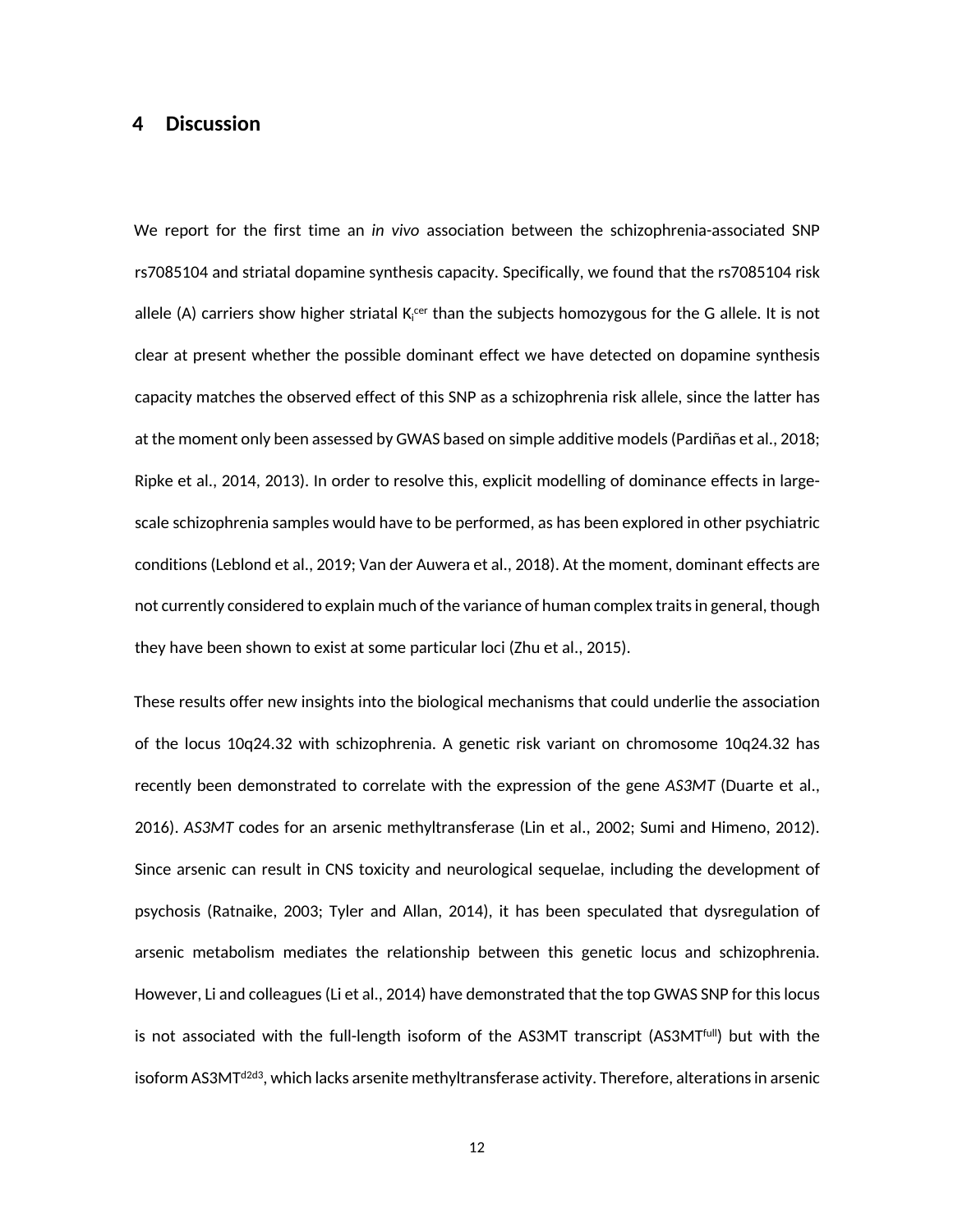metabolism may not explain the association between rs7085104 and schizophrenia. Our data suggest that the dopaminergic pathway is involved in this association.

The rs7085104 SNP might impact dopamine synthesis capacity through its association with the expression of *BORCS7* (Li et al., 2016b). Specifically, the risk genotype (A) is associated with upregulation of this protein, which forms one of the subunits of BLOC-one-related complex (BORC). BORC in turn makes up subunits of lysosome-related organelles complex 1 (BLOC-1), which has been shown to be involved in modulation of dopaminergic neurotransmission (Iizuka et al., 2007; Nagai et al., 2010).

There is accumulating evidence to support the longstanding neurodevelopmental hypothesis of adult-onset psychiatric disorders and in particular schizophrenia (Birnbaum et al., 2015; Howes and Murray, 2014; Jaffe et al., 2014; Weinberger, 1987). Therefore, it is noteworthy that the expression of AS3MT<sup>d2d3</sup> and BORCS7 is up-regulated in early neuronal differentiation (Li et al., 2016b). In consideration of the fact that human dopaminergic innervation is also present in the early phases of neurodevelopment (Money and Stanwood, 2013; Zecevic and Verney, 1995), it can be speculated that the genetic variant examined in our study exerts its effect on the dopaminergic system early in the neurodevelopment, increasing risk for schizophrenia (Hannon et al., 2015).

Our study was conducted in healthy subjects; therefore, future work should focus on patients with schizophrenia and other major psychiatric disorders. Supporting this assertion of broader implications of 10q24.32 in serious mental illness, rs7085104 and two other SNPs in linkage disequilibrium (rs7914558 (D'= 0.956;  $r^2$  = 0.689 in Europeans) and rs11191580 (D'= 1;  $r^2$ = 0.178 in Europeans)) within this chromosomal region are also associated with bipolar disorder, major depressive disorder, schizophrenia, autism spectrum disorder, and attention deficit-hyperactivity disorder (Cross-Disorder Group of the Psychiatric Genomics Consortium, 2013; Li et al., 2016a;

13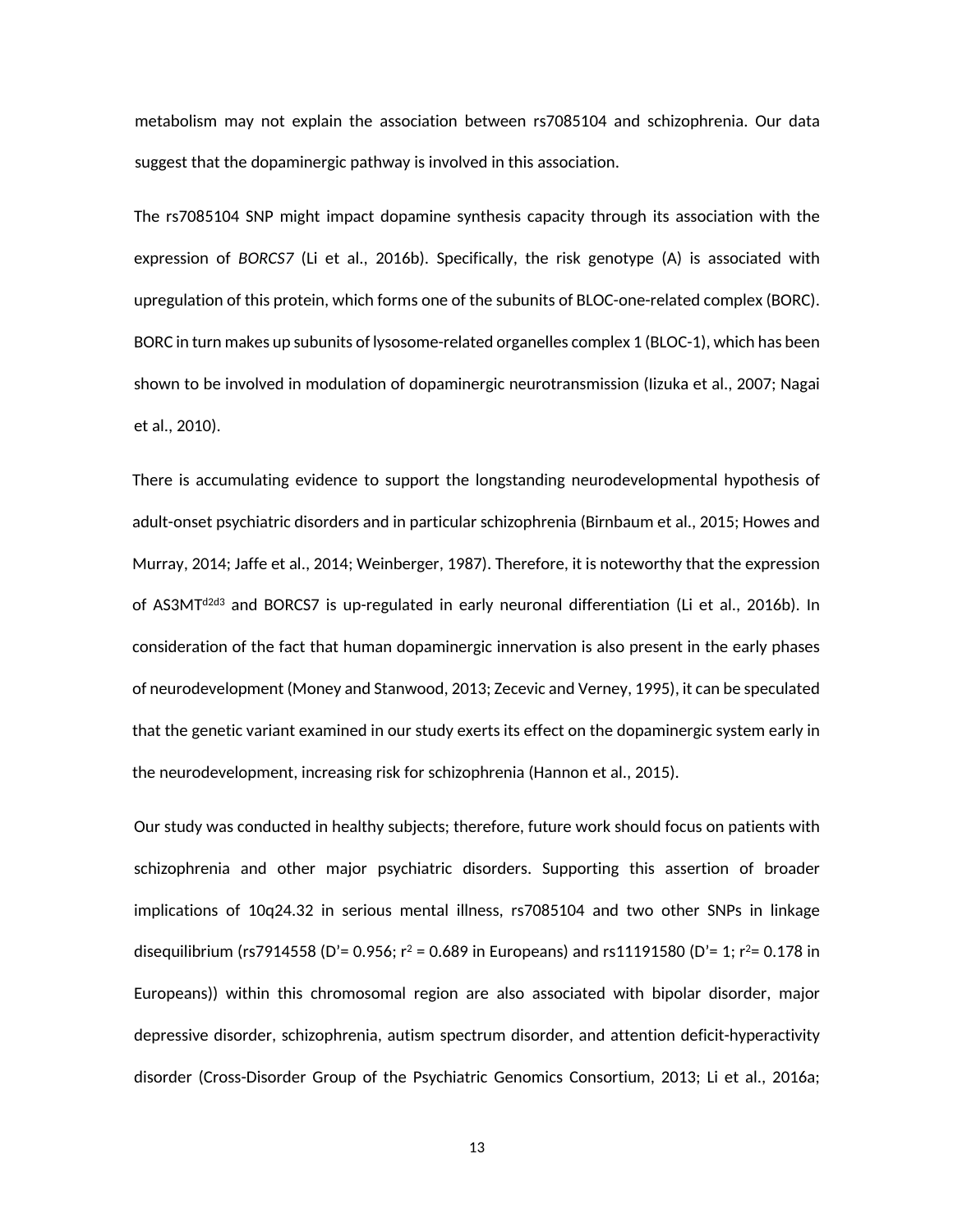Psychiatric GWAS Consortium Bipolar Disorder Working Group et al., 2011; Ripke et al., 2011). In this context, it is noteworthy that expression of AS3MT<sup>d2d3</sup> is elevated in patients not only with schizophrenia but also major depression when compared with healthy subjects. Dopamine dysregulation, namely elevated dopamine synthesis capacity, has been demonstrated in patients with bipolar disorder with psychosis as well as in schizophrenia (Jauhar et al., 2017a). It could be speculated that the mediator of the association of this locus with major psychiatric disorders is the dopaminergic system.

#### *Strengths and Limitations*

Since there is evidence of increased striatal dopamine synthesis capacity in schizophrenia (Howes et al., 2012), the increased striatal dopamine synthesis capacity of the risk allele carriers could explain the association of this genetic variant with schizophrenia (Ripke et al., 2014).

However, it should be considered that association does not necessarily imply causality. Pre-clinical studies are needed to clarify the mechanism that links the genetic risk given by polymorphisms within 10q24.32-33 with dysregulation in the dopaminergic system. Moreover, in consideration of the small proportion of subjects with the genotype GG for the SNP rs7085104 and of the fact that some imaging studies based on a candidate gene approach have shown contradictory findings (Bogdan et al., 2017), replications with a higher number of subjects are needed. Nevertheless, to our knowledge, this study is one of the largest PET studies of association of a genetic variant with dopamine function (Dahoun et al., 2018; Gluskin and Mickey, 2016; Laakso et al., 2005; Shumay et al., 2017; Wiers et al., 2017; Wu et al., 2012).

We note that, for the SNP described herein, the allele associated with increased schizophrenia risk is the most common allele in the general population. Whilst risk alleles for disorders are generally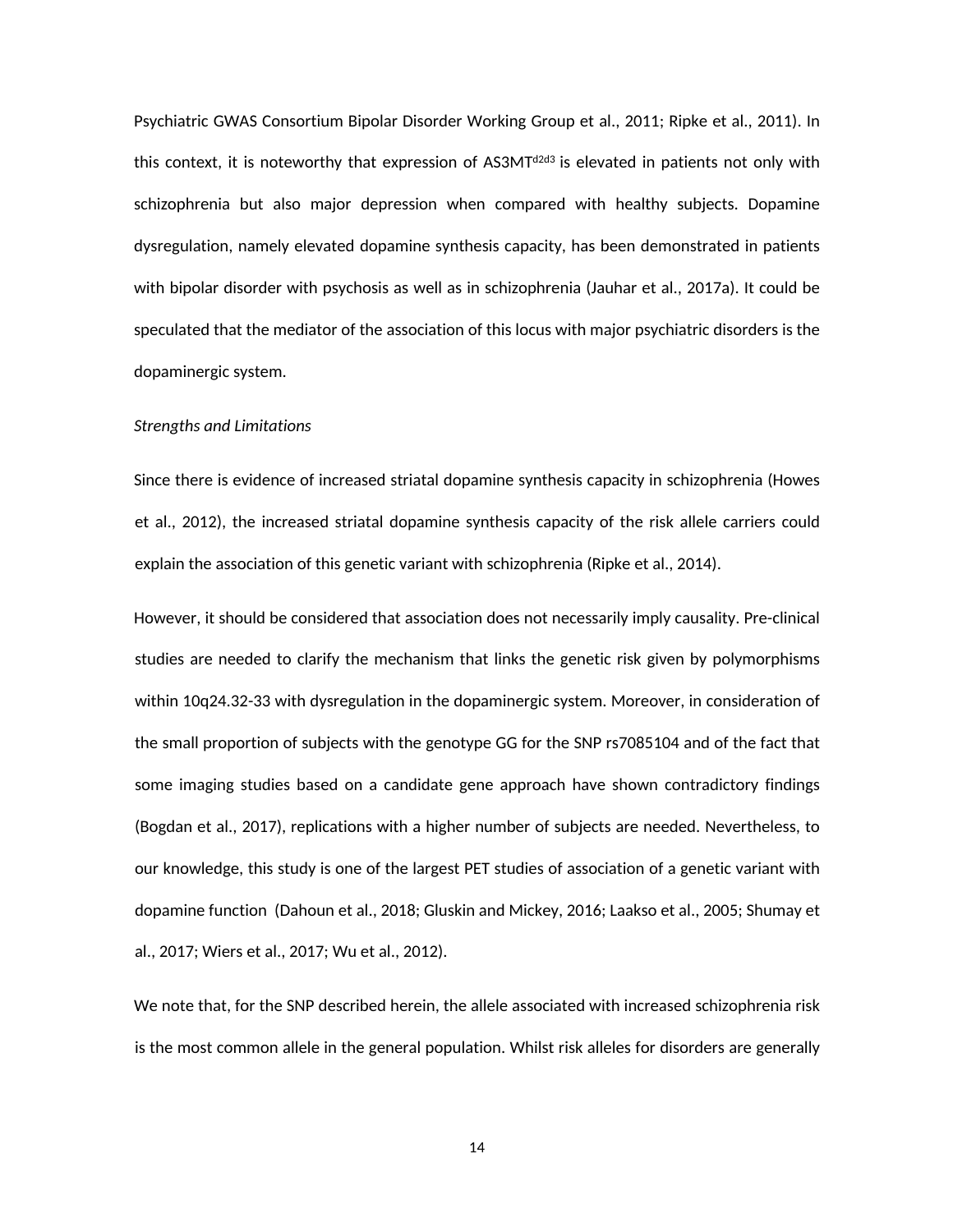minor alleles (Kido et al., 2018), this is not always the case and several risk alleles identified by GWAS have frequencies higher than 50% in the general population (Cross-Disorder Group of the Psychiatric Genomics Consortium, 2013; Mulle, 2012). This is in line with the evidence that schizophrenia is a polygenic disorder; and many common variants contribute to risk and protection, each with small effects (Weinberger, 2019). These small effects have likely enabled a proportion of these risk variants to become highly represented in the general population as a consequence of genetic drift or balancing selection (Owen et al., 2016; Pardiñas et al., 2018).

A relevant limitation was the use of data from three different PET scanners. However, to control for this, PET scanners were included as covariates of no interest in all the analyses. Anyway, there was no difference in the genotype distribution across the three scanners. Furthermore, some participants were smokers; however, groups did not differ for smoking status and dopamine synthesis capacity is not altered in moderate smokers (Bloomfield et al., 2014a); and it is not clear if even heavy smoking has a significant effect on dopamine synthesis capacity (Ashok et al., 2019).

Our sample was not homogeneous for ethnicity, thus genetic principal components were included as covariates in all the analyses, in order to correct for population stratification. However, a recent GWAS has shown an association of common genetic variants within the locus 10q24.32 with schizophrenia in the Han Chinese population (Yu et al., 2016). Moreover, a variable number tandem repeat (VNTR) in the first exon of AS3MT is associated with AS3MT<sup>d2d3</sup> mRNA expression not only in Caucasian subjects but also in African Americans (Li et al., 2014). This would indicate that the association of this locus with schizophrenia is ethnicity-independent.

*Implications*

15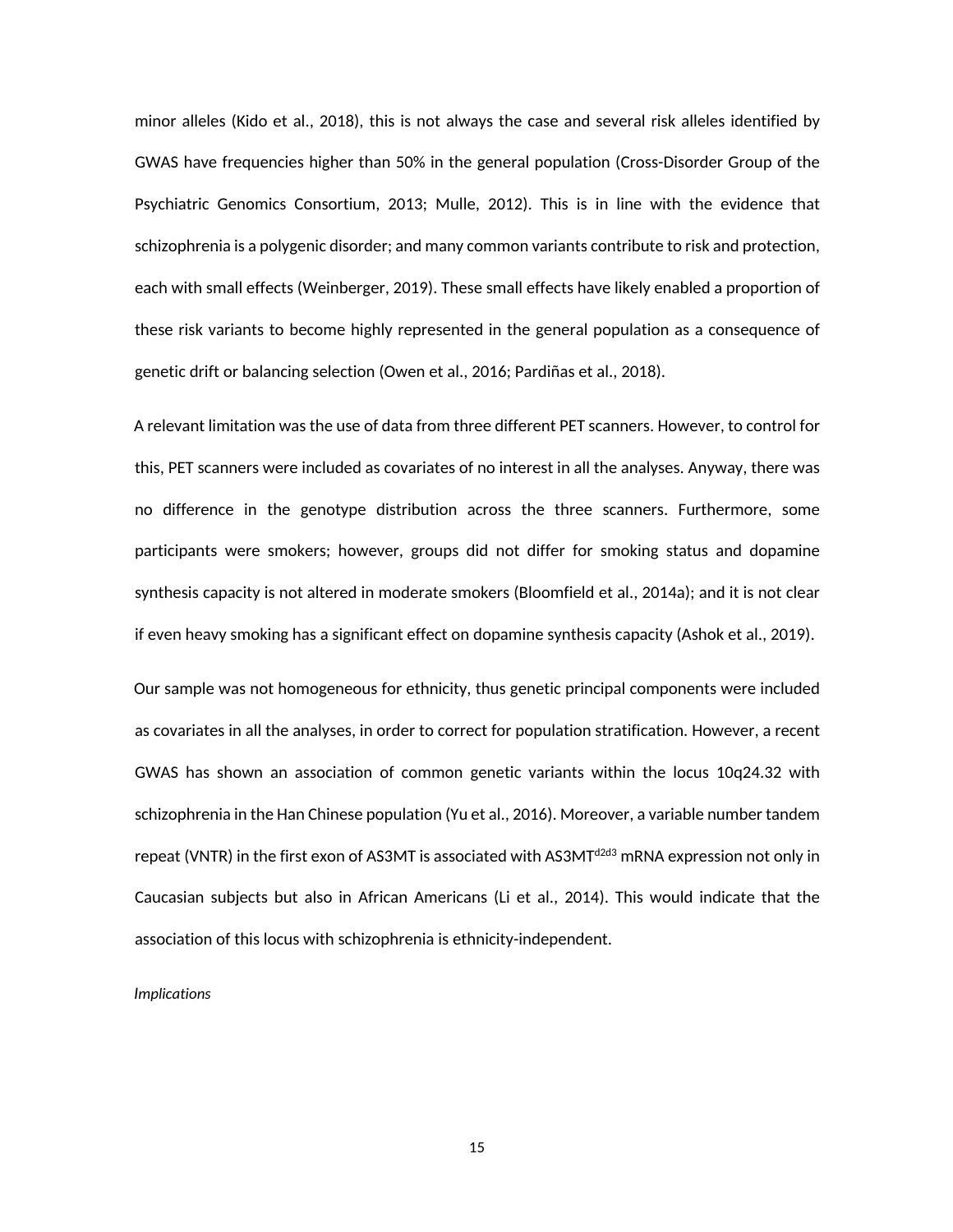Studies such as this can help move from a genomic region of association to highlighting potential mechanisms through which candidate SNPs within the region are acting to increase the risk for schizophrenia. Our study can be considered a step towards translation of one of the most statistically significant findings in the genetics of schizophrenia, the association of the locus 10q24.32, towards the identification of novel treatment targets in line with recent proposals (Birnbaum & Weinberger, 2017; Schubert et al., 2014).

The modest effect size of the association between rs7085104 and dopamine synthesis capacity is in line with the fact that the risk for schizophrenia conferred by each of the schizophrenia GWASsignificant loci is relatively small (Ripke et al., 2014). In this regard, the contribution of this SNP to the variation in the striatal  $K_i^{cer}$  - as can be deduced from the difference between the subjects homozygous for the risk variant and the individuals homozygous for the G allele (Hedges' g= 0.957) - is in line with the effect size of the association of AS3MT $d^{2}$ d3 expression with diagnosis of schizophrenia (effect size= 0.813 (Li et al., 2016b)). However, given the modest sample size of G homozygotes in our study, our effect size estimate should be considered as preliminary and warrants replication. Moreover, in view of the fact the risk allele is common in the general population, it is important to note that other genetic and environmental factors, such as psychosocial stressors, cannabis use, and obstetric complications are likely to combine to lead to schizophrenia (Birnbaum and Weinberger, 2017; Howes et al., 2017).

### **4.1 Conclusions**

The results from the present work indicate that the mechanism mediating the 10q24.32 risk locus for schizophrenia could involve altered dopaminergic function. Future studies are needed to clarify the neurobiological pathway implicated in this association.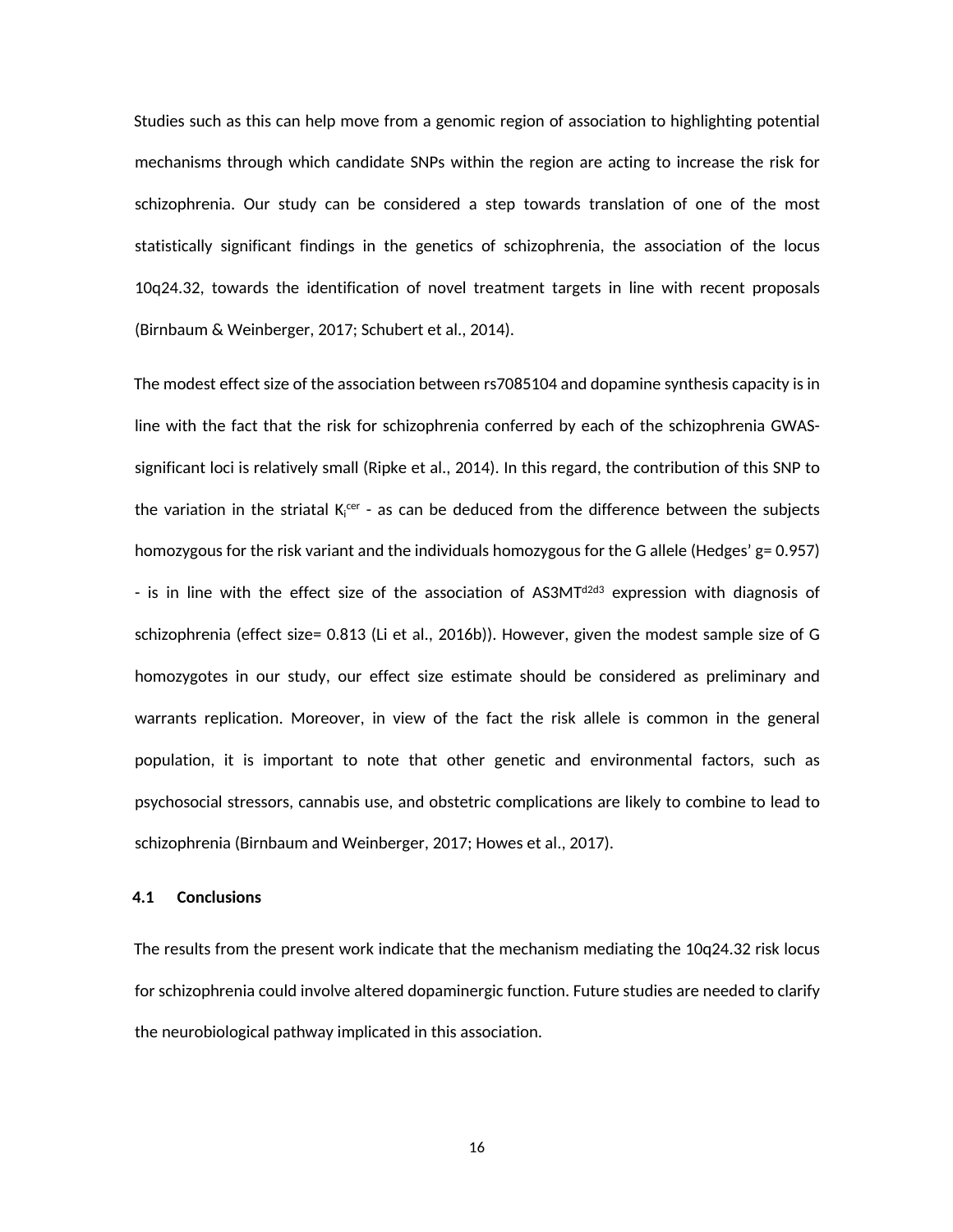## **Acknowledgements**

This research was supported by Medical Research Council (grant MC-A656-5QD30), Maudsley Charity (grant 666), the US Brain & Behavior Research Foundation, Wellcome Trust (grant 094849/Z/10/Z to Professor Howes), the National Institute for Health Research Biomedical Research Centre at South London and Maudsley National Health Service Foundation Trust, King's College London. Dr Jauhar is supported by a Sim Fellowship, from the Royal College of Physicians, Edinburgh. Dr Veronese is supported by the National Institute for Health Research (NIHR) Biomedical Research Centre at South London and Maudsley NHS Foundation Trust and King's College London. Dr Dahoun was supported by a EU-FP7 MC-ITN IN-SENS grant (grant number 607616) and by the National Institute for Health Research (NIHR) at Oxford Health NHS Foundation Trust. Dr Bloomfield is supported by a UCL Excellence Fellowship and by the National Institute for Health Research University College London Hospitals Biomedical Research Centre.

We acknowledge the Cardiff University MRC CNGG Core Team, especially Lucinda Hopkins and Lesley Bates, for laboratory sample management and genotyping of the healthy volunteer sample.

We would like to thank Prof. D.R. Weinberger for his helpful comments and suggestions.

# **Financial Disclosures and conflict of interests**

Professor Howes has received investigator-initiated research funding from and/or participated in advisory/speaker meetings organised by Astra-Zeneca, Autifony, BMS, Eli Lilly, Heptares, Janssen, Lundbeck, Lyden-Delta, Otsuka, Servier, Sunovion, Rand and Roche. Neither Professor Howes nor his family have been employed by or have holdings/a financial stake in any biomedical company.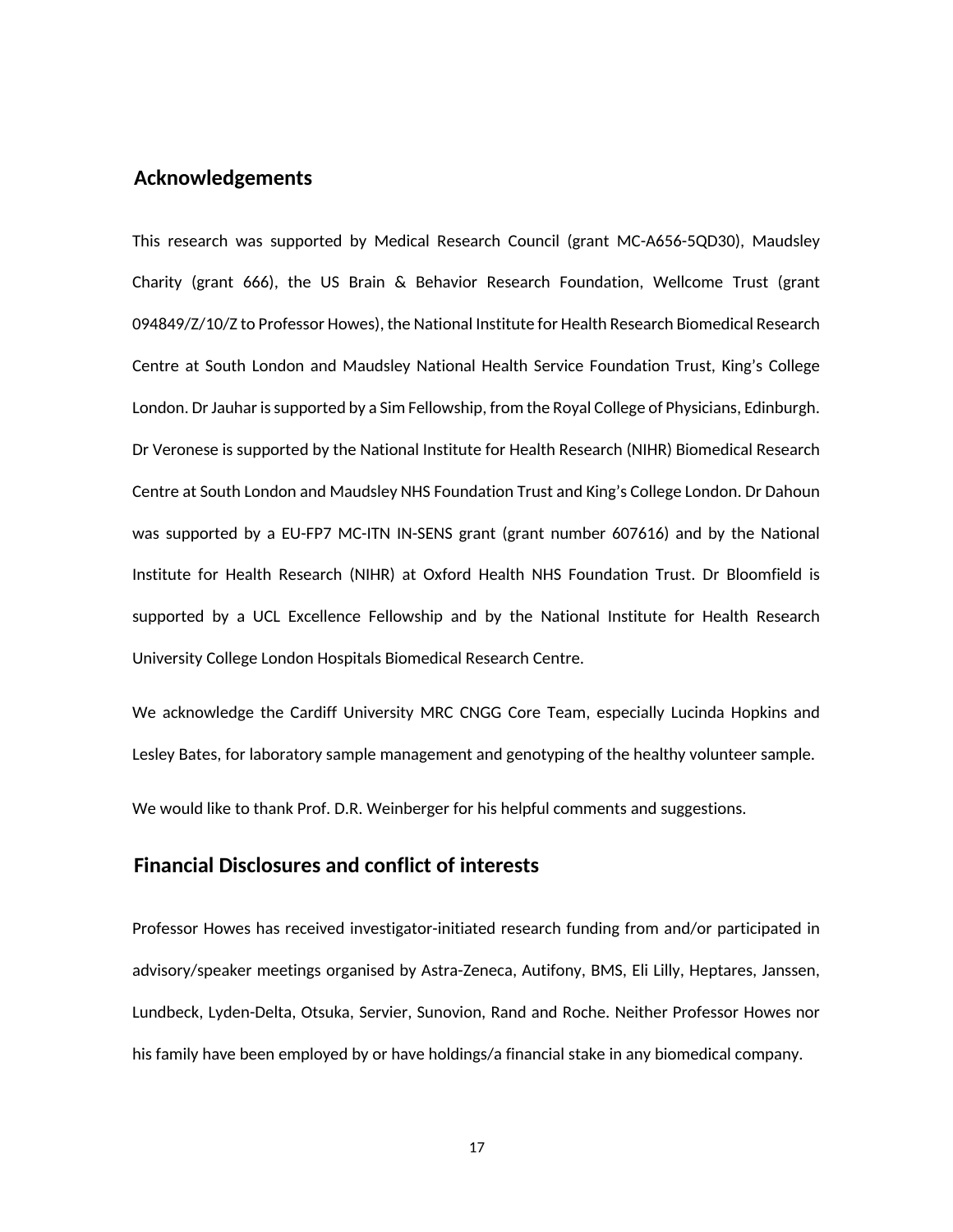Dr D'Ambrosio reported no biomedical financial interests or potential conflicts of interest. Dr Dahoun reported no biomedical financial interests or potential conflicts of interest. Dr Pardiñas reported no biomedical financial interests or potential conflicts of interest. Dr Veronese reported no biomedical financial interests or potential conflicts of interest. Dr Bloomfield reported no biomedical financial interests or potential conflicts of interest. Dr Jauhar reported no biomedical financial interests or potential conflicts of interest. Dr Bonoldi reported no biomedical financial interests or potential conflicts of interest. Dr Rogdaki reported no biomedical financial interests or potential conflicts of interest. Dr Froudist-Walsh reported no biomedical financial interests or potential conflicts of interest. Professor Walters reported no biomedical financial interests or potential conflicts of interest.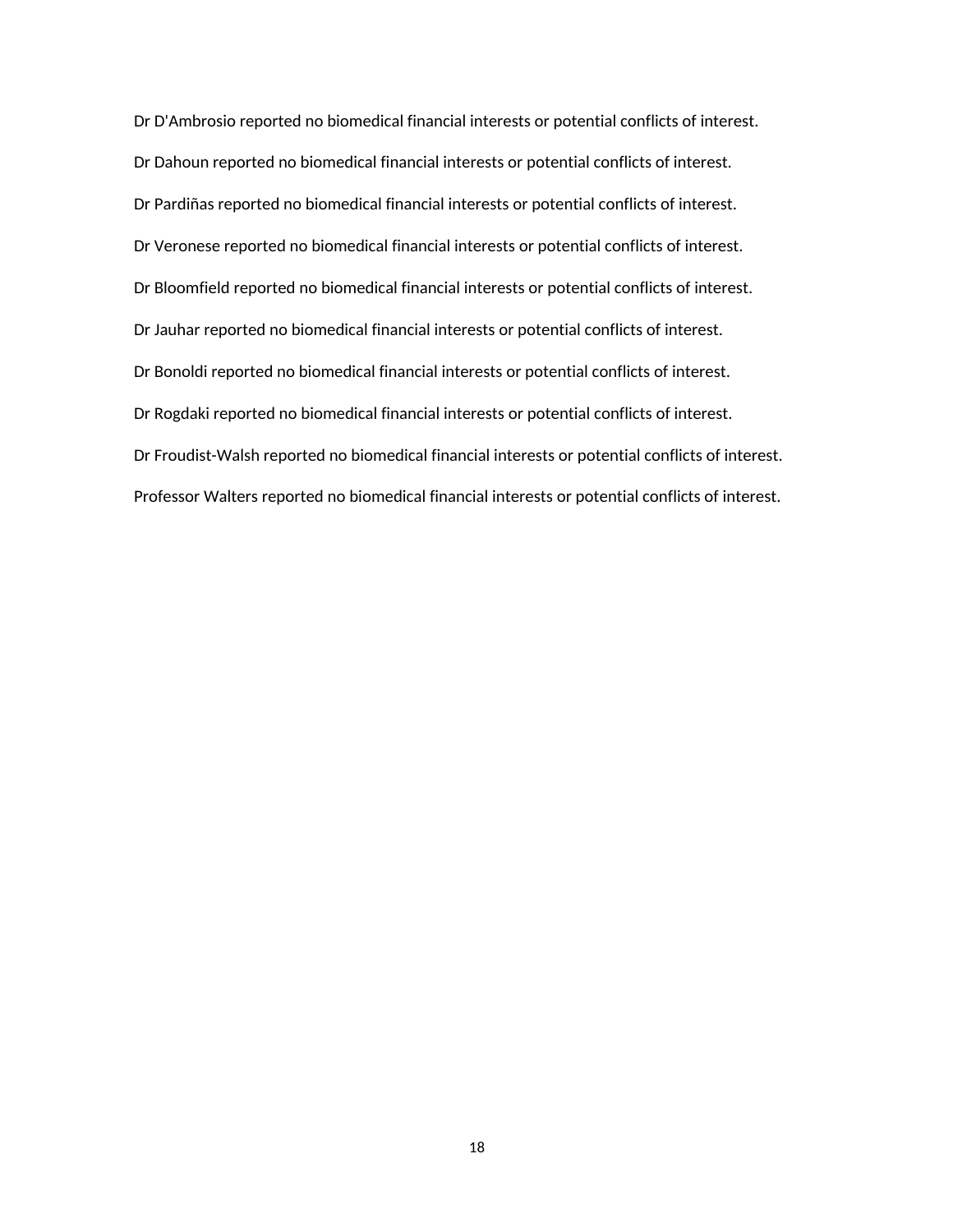*Table 1*

*Demographic characteristics of the sample*

*Figure 1*

*Effect of AS3MT rs7085104 on whole striatum Ki cer*

**Figure 2**

*Exploratory analyses: effect of AS3MT rs7085104 on Ki cer in the different striatal subdivisions*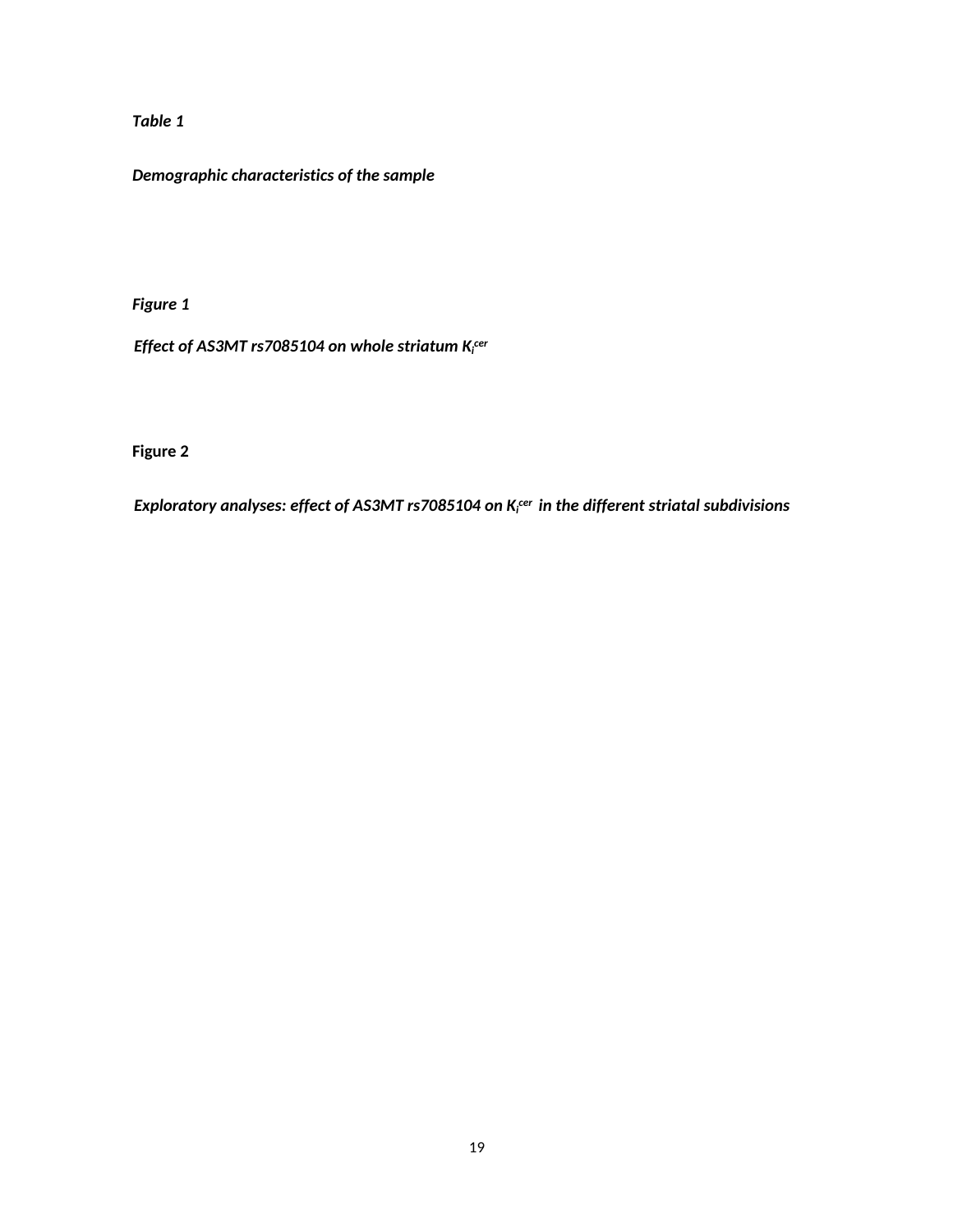## **References**

- (NEMA), N.E.M.A., 2007. Performance Measurements of Positron Emission Tomographs. Rosslyn, VA: NEMA. Stand. Publ. NU 2-2007.
- Abi-Dargham, A., Rodenhiser, J., Printz, D., Zea-Ponce, Y., Gil, R., Kegeles, L.S., Weiss, R., Cooper, T.B., Mann, J.J., Van Heertum, R.L., Gorman, J.M., Laruelle, M., 2000. Increased baseline occupancy of D2 receptors by dopamine in schizophrenia. Proc. Natl. Acad. Sci. U. S. A. 97, 8104–8109. https://doi.org/10.1073/pnas.97.14.8104
- Abi-Dargham, A., van de Giessen, E., Slifstein, M., Kegeles, L.S., Laruelle, M., 2009. Baseline and Amphetamine-Stimulated Dopamine Activity Are Related in Drug-Naïve Schizophrenic Subjects. Biol. Psychiatry 65, 1091–1093. https://doi.org/10.1016/j.biopsych.2008.12.007
- Alexander, D.H., Novembre, J., Lange, K., 2009. Fast Model-Based Estimation of Ancestry in Unrelated Individuals. Genome Res. 19, 1655–64. https://doi.org/10.1101/gr.094052.109
- Anderson, C.A., Pettersson, F.H., Clarke, G.M., Cardon, L.R., Morris, A.P., Zondervan, K.T., 2010. Data quality control in genetic case-control association studies. Nat. Protoc. 5, 1564–1573. https://doi.org/10.1038/nprot.2010.116
- Ashok, A.H., Mizuno, Y., Howes, O.D., 2019. Tobacco smoking and dopaminergic function in humans: a meta-analysis of molecular imaging studies. Psychopharmacology (Berl). https://doi.org/10.1007/s00213-019-05196-1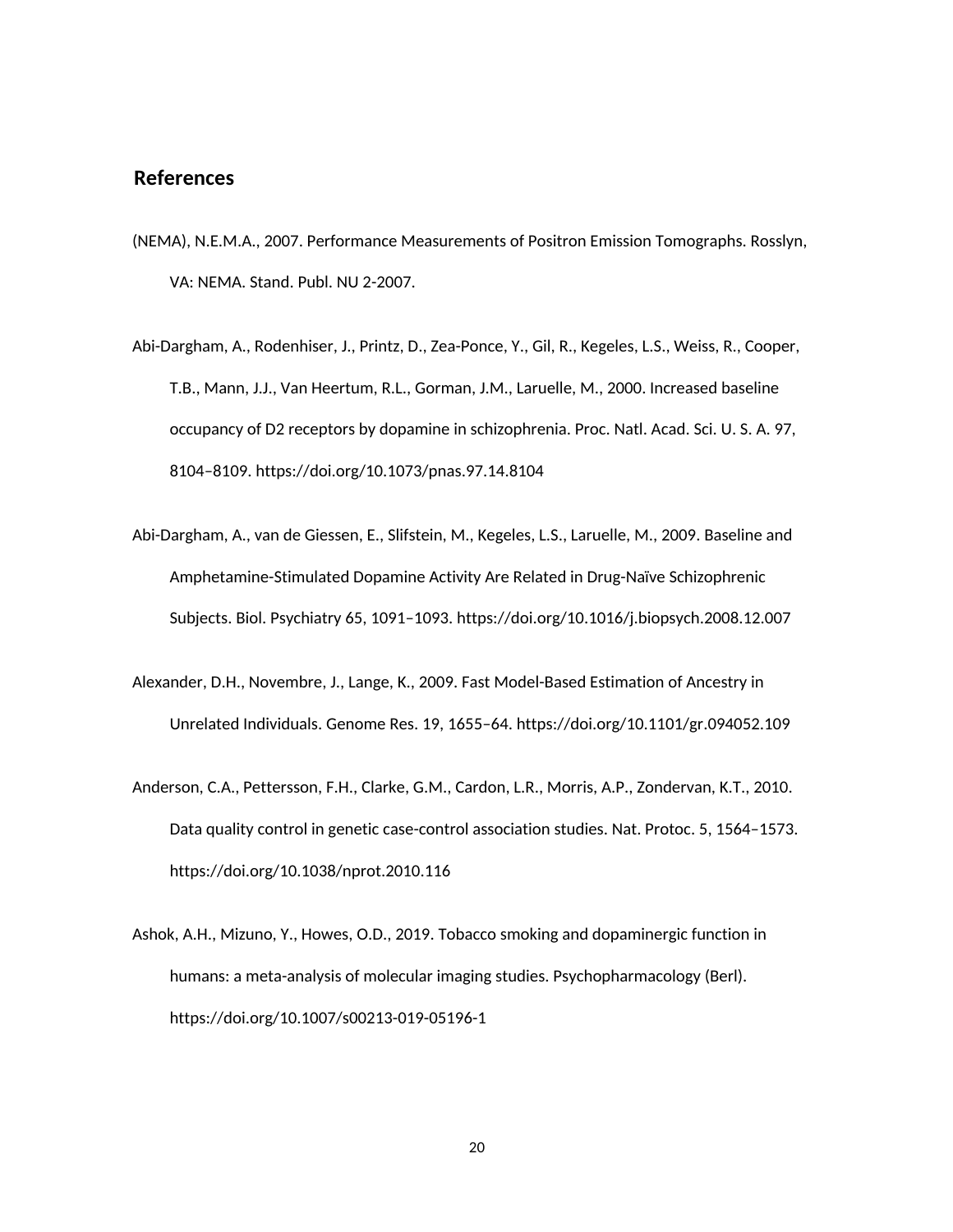- Birnbaum, R., Jaffe, A.E., Chen, Q., Hyde, T.M., Kleinman, J.E., Weinberger, D.R., 2015. Investigation of the prenatal expression patterns of 108 schizophrenia-associated genetic loci. Biol. Psychiatry 77, e43–e51. https://doi.org/10.1016/j.biopsych.2014.10.008
- Birnbaum, R., Weinberger, D.R., 2017. Genetic insights into the neurodevelopmental origins of schizophrenia. Nat. Rev. Neurosci. https://doi.org/10.1038/nrn.2017.125
- Bloomfield, M.A., Pepper, F., Egerton, A., Demjaha, A., Tomasi, G., Mouchlianitis, E., Maximen, L., Veronese, M., Turkheimer, F., Selvaraj, S., Howes, O.D., 2014a. Dopamine function in cigarette smokers: an [(1)(8)F]-DOPA PET study. Neuropsychopharmacology 39, 2397–2404. https://doi.org/10.1038/npp.2014.87
- Bloomfield, M.A.P., Morgan, C.J.A., Egerton, A., Kapur, S., Curran, H.V., Howes, O.D., 2014b. Dopaminergic function in cannabis users and its relationship to cannabis-induced psychotic symptoms. Biol. Psychiatry 75, 470–478. https://doi.org/10.1016/j.biopsych.2013.05.027
- Bogdan, R., Salmeron, B.J., Carey, C.E., Agrawal, A., Calhoun, V.D., Garavan, H., Hariri, A.R., Heinz, A., Hill, M.N., Holmes, A., Kalin, N.H., Goldman, D., 2017. Imaging Genetics and Genomics in Psychiatry: A Critical Review of Progress and Potential. Biol. Psychiatry 82, 165–175. https://doi.org/10.1016/j.biopsych.2016.12.030
- Conomos, M.P., Miller, M.B., Thornton, T.A., 2015. Robust Inference of Population Structure for Ancestry Prediction and Correction of Stratification in the Presence of Relatedness. Genet. Epidemiol. 39, 276–293. https://doi.org/10.1002/gepi.21896

Cross-Disorder Group of the Psychiatric Genomics Consortium, 2013. Identification of risk loci with

21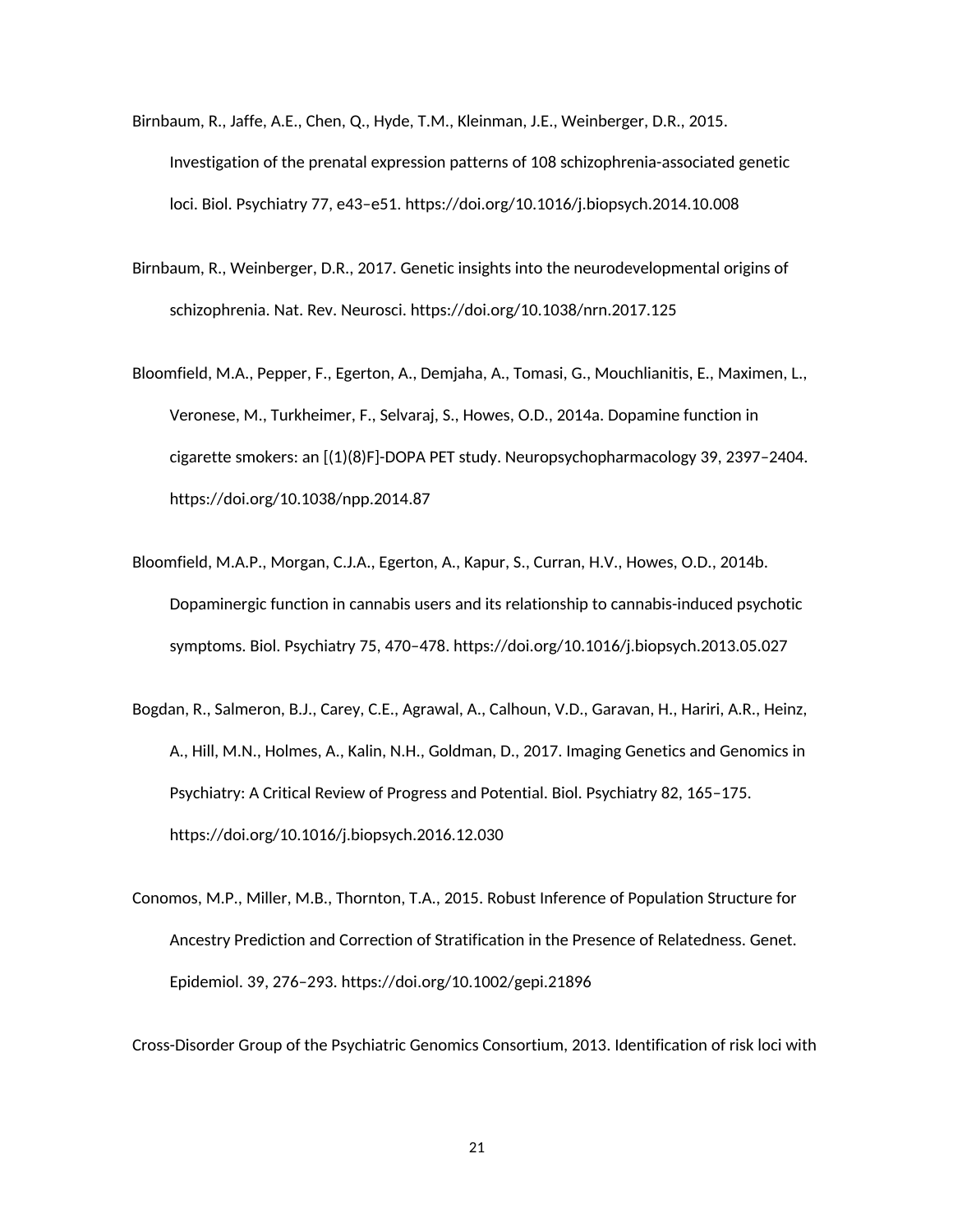shared effects on five major psychiatric disorders: a genome-wide analysis. Lancet 381, 1371–9. https://doi.org/10.1016/S0140-6736(12)62129-1

- Cumming, P., Leger, G.C., Kuwabara, H., Gjedde, A., 1993. Pharmacokinetics of plasma 6- [18F]fluoro-L-3,4-dihydroxyphenylalanine ([18F]Fdopa) in humans. J Cereb Blood Flow Metab 13, 668–675. https://doi.org/10.1038/jcbfm.1993.85
- Dahoun, T., Pardiñas, A.F., Veronese, M., Bloomfield, M.A.P., Jauhar, S., Bonoldi, I., Froudist-Walsh, S., Nosarti, C., Korth, C., Hennah, W., Walters, J., Prata, D., Howes, O.D., 2018. The effect of the DISC1 Ser704Cys polymorphism on striatal dopamine synthesis capacity: an [18F]-DOPA PET study. Hum. Mol. Genet. 27, 3498–3506. https://doi.org/10.1093/hmg/ddy242
- Davis, K.L., Kahn, R.S., Ko, G., Davidson, M., 1991. Dopamine in schizophrenia: A review and reconceptualization. Am. J. Psychiatry 148, 1474–1486.

https://doi.org/10.1176/ajp.148.11.1474

- Duarte, R.R.R., Troakes, C., Nolan, M., Srivastava, D.P., Murray, R.M., Bray, N.J., 2016. Genome‐wide significant schizophrenia risk variation on chromosome 10q24 is associated with altered cis-regulation of BORCS7, AS3MT, and NT5C2 in the human brain, in: Am J Med Genet B Neuropsychiatr Genet. pp. 806–814. https://doi.org/10.1002/ajmg.b.32445
- Egerton, A., Chaddock, C.A., Winton-Brown, T.T., Bloomfield, M.A., Bhattacharyya, S., Allen, P., McGuire, P.K., Howes, O.D., 2013. Presynaptic striatal dopamine dysfunction in people at ultra-high risk for psychosis: findings in a second cohort. Biol Psychiatry 74, 106–112. https://doi.org/10.1016/j.biopsych.2012.11.017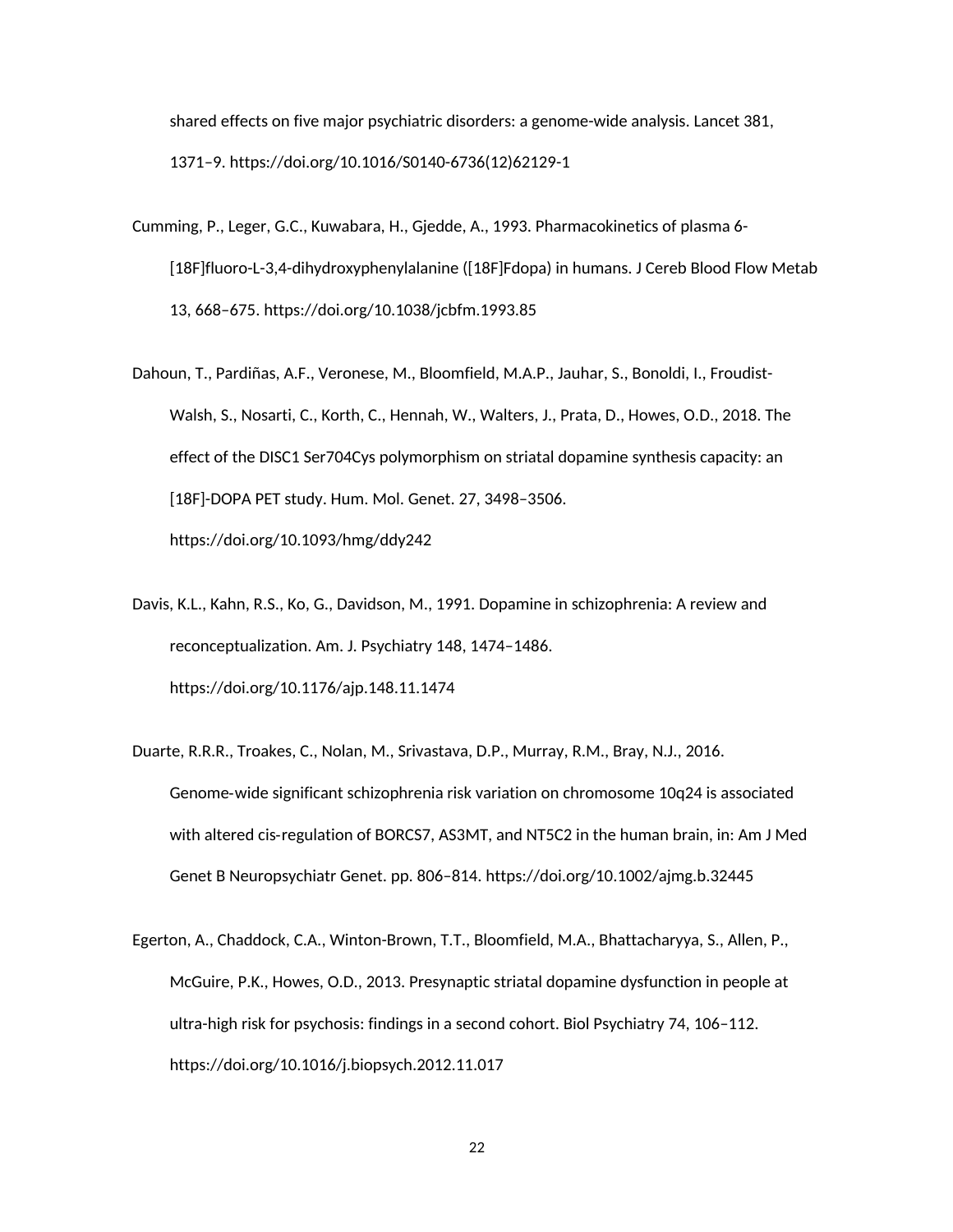- Egerton, A., Demjaha, A., McGuire, P., Mehta, M.A., Howes, O.D., 2010. The test-retest reliability of 18F-DOPA PET in assessing striatal and extrastriatal presynaptic dopaminergic function. Neuroimage 50, 524–531. https://doi.org/10.1016/j.neuroimage.2009.12.058
- Freeman, B., Smith, N., Curtis, C., Huckett, L., Mill, J., Craig, I.W., 2003. DNA from buccal swabs recruited by mail: Evaluation of storage effects on long-term stability and suitability for multiplex polymerase chain reaction genotyping. Behav. Genet. 33, 67–72. https://doi.org/10.1023/A:1021055617738
- Froudist-Walsh, S., Bloomfield, M.A.P.P., Veronese, M., Kroll, J., Karolis, V.R., Jauhar, S., Bonoldi, I., McGuire, P.K., Kapur, S., Murray, R.M., Nosarti, C., Howes, O., 2017. The Effect Of Perinatal Brain Injury On Dopaminergic Function And Hippocampal Volume In Adult Life. bioRxiv 6, 1– 20. https://doi.org/10.7554/eLife.29088
- Garnett, E.S., Firnau, G., Nahmias, C., 1983. Dopamine visualized in the basal ganglia of living man. Nature. https://doi.org/10.1097/00004728-198402000-00054
- Gluskin, B.S., Mickey, B.J., 2016. Genetic variation and dopamine D2 receptor availability: a systematic review and meta-analysis of human in vivo molecular imaging studies. Transl. Psychiatry 6, e747. https://doi.org/10.1038/tp.2016.22
- Guttman, M., Leger, G., Reches, A., Evans, A., Kuwabara, H., Cedarbaum, J.M., Gjedde, A., 1993. Administration of the new COMT inhibitor OR-611 increases striatal uptake of fluorodopa. Mov Disord 8, 298–304. https://doi.org/10.1002/mds.870080308

Hannon, E., Spiers, H., Viana, J., Pidsley, R., Burrage, J., Murphy, T.M., Troakes, C., Turecki, G.,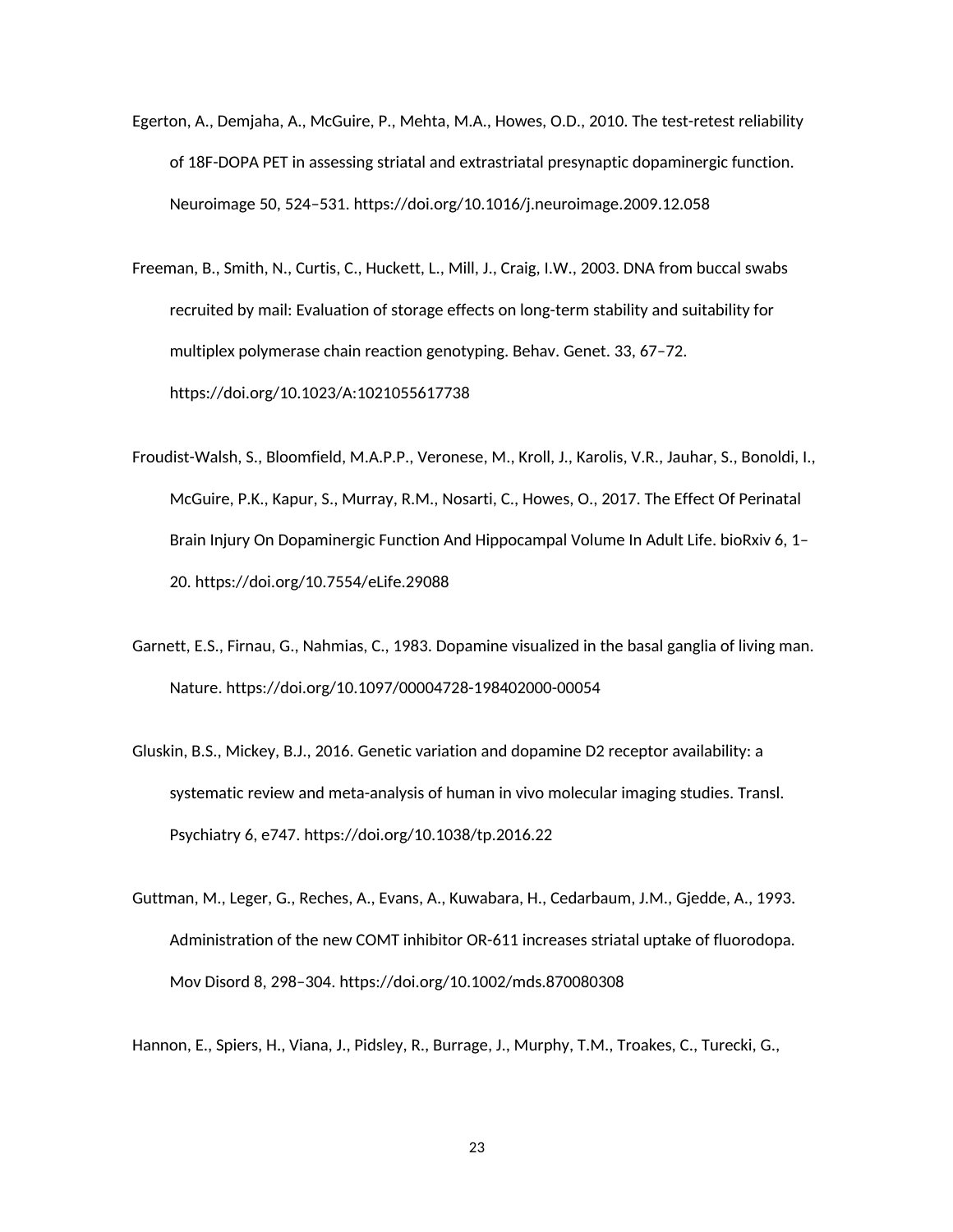O'Donovan, M.C., Schalkwyk, L.C., Bray, N.J., Mill, J., 2015. Methylation QTLs in the developing brain and their enrichment in schizophrenia risk loci. Nat. Neurosci. 19, 48–54. https://doi.org/10.1038/nn.4182

- Heinz, A., Romero, B., Gallinat, J., Juckel, G., Weinberger, D.R., 2003. Molecular brain imaging and the neurobiology and genetics of schizophrenia. Pharmacopsychiatry 36, 152–157.
- Heinz, A., Schlagenhauf, F., 2010. Dopaminergic dysfunction in schizophrenia: Salience attribution revisited. Schizophr. Bull. 36, 472–485. https://doi.org/10.1093/schbul/sbq031
- Hietala, J., Syvälahti, E., Vilkman, H., Vuorio, K., Räkköläinen, V., Bergman, J., Haaparanta, M., Solin, O., Kuoppamäki, M., Eronen, E., Ruotsalainen, U., Salokangas, R.K.R., 1999. Depressive symptoms and presynaptic dopamine function in neuroleptic-naive schizophrenia. Schizophr. Res. 35, 41–50. https://doi.org/10.1016/S0920-9964(98)00113-3
- Howes, O., Bose, S., Turkheimer, F., Valli, I., Egerton, A., Stahl, D., Valmaggia, L., Allen, P., Murray, R., McGuire, P., 2011a. Progressive increase in striatal dopamine synthesis capacity as patients develop psychosis: a PET study. Mol Psychiatry 16, 885–886. https://doi.org/10.1038/mp.2011.20
- Howes, O., McCutcheon, R., Stone, J., 2015. Glutamate and dopamine in schizophrenia: an update for the 21st century. J Psychopharmacol 29, 97–115. https://doi.org/10.1177/0269881114563634
- Howes, O.D., Bose, S.K., Turkheimer, F., Valli, I., Egerton, A., Valmaggia, L.R., Murray, R.M., McGuire, P., 2011b. Dopamine synthesis capacity before onset of psychosis: a prospective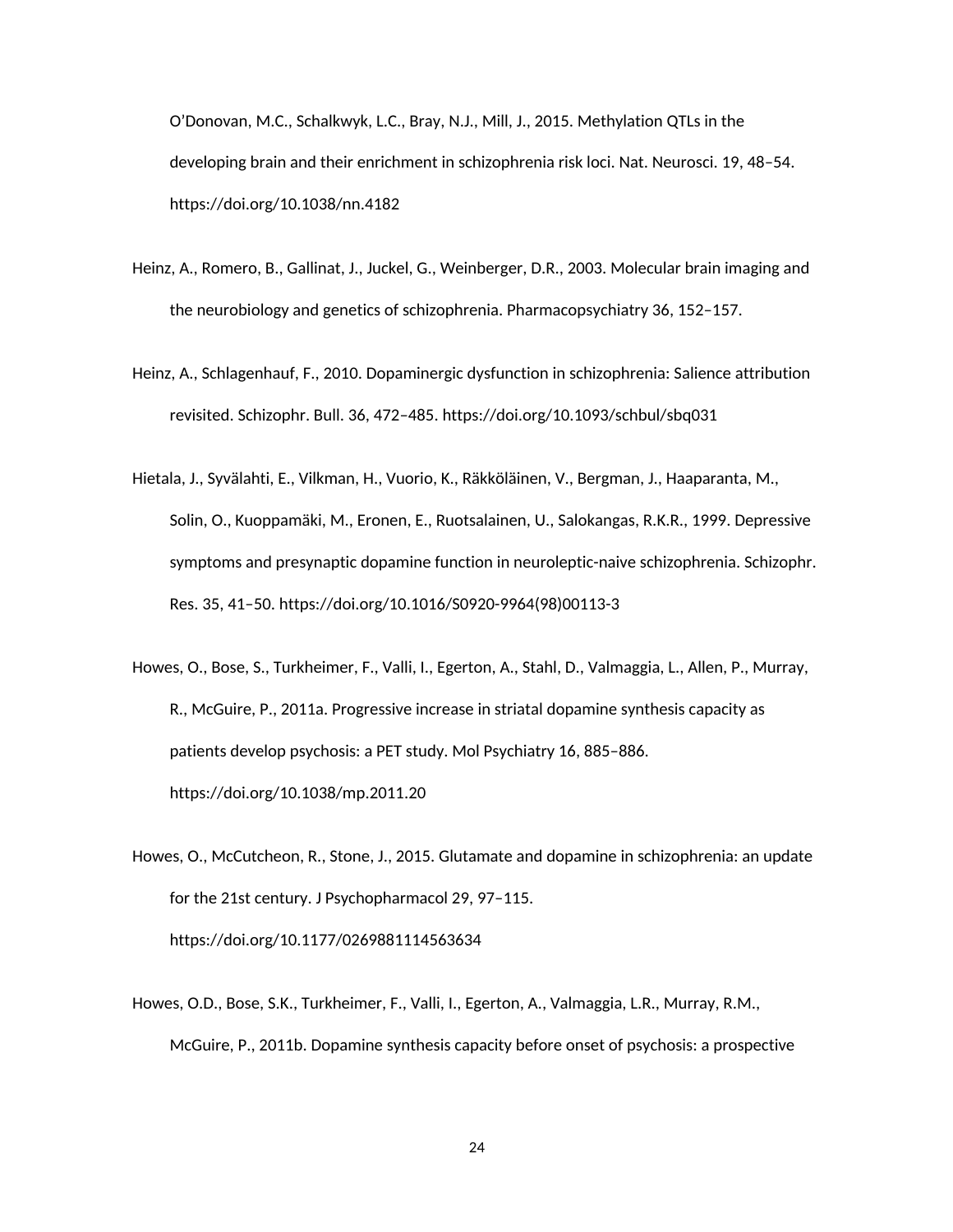[18F]-DOPA PET imaging study. Am J Psychiatry 168, 1311–1317. https://doi.org/10.1176/appi.ajp.2011.11010160

- Howes, O.D., Kambeitz, J., Kim, E., Stahl, D., Slifstein, M., Abi-Dargham, A., Kapur, S., 2012. The nature of dopamine dysfunction in schizophrenia and what this means for treatment. Arch Gen Psychiatry 69, 776–786. https://doi.org/10.1001/archgenpsychiatry.2012.169
- Howes, O.D., Kapur, S., 2009. The dopamine hypothesis of schizophrenia: version III--the final common pathway. Schizophr Bull 35, 549–562. https://doi.org/10.1093/schbul/sbp006
- Howes, O.D., McCutcheon, R., Owen, M.J., Murray, R.M., 2017. The Role of Genes, Stress, and Dopamine in the Development of Schizophrenia. Biol. Psychiatry 81, 9–20. https://doi.org/10.1016/j.biopsych.2016.07.014
- Howes, O.D., Montgomery, A.J., Asselin, M.C., Murray, R.M., Valli, I., Tabraham, P., Bramon-Bosch, E., Valmaggia, L., Johns, L., Broome, M., McGuire, P.K., Grasby, P.M., 2009. Elevated striatal dopamine function linked to prodromal signs of schizophrenia. Arch Gen Psychiatry 66, 13– 20. https://doi.org/10.1001/archgenpsychiatry.2008.514
- Howes, O.D., Murray, R.M., 2014. Schizophrenia: An integrated sociodevelopmental-cognitive model. Lancet 383, 1677–1687. https://doi.org/10.1016/S0140-6736(13)62036-X
- Howes, O.D., Williams, M., Ibrahim, K., Leung, G., Egerton, A., McGuire, P.K., Turkheimer, F., 2013. Midbrain dopamine function in schizophrenia and depression: a post-mortem and positron emission tomographic imaging study. Brain 136, 3242–3251. https://doi.org/10.1093/brain/awt264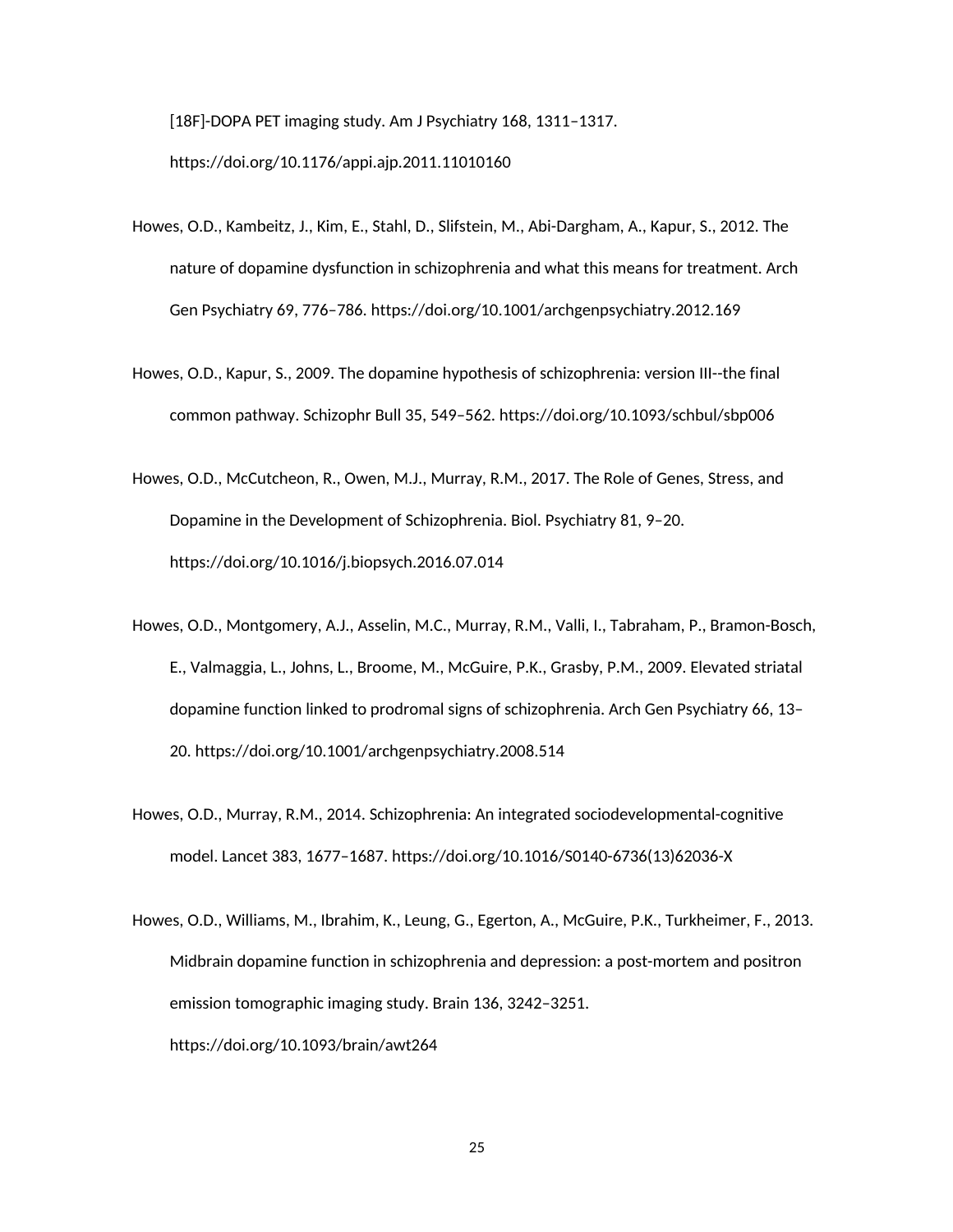- Huttunen, J., Heinimaa, M., Svirskis, T., Nyman, M., Kajander, J., Forsback, S., Solin, O., Ilonen, T., Korkeila, J., Ristkari, T., McGlashan, T., Salokangas, R.K., Hietala, J., 2008. Striatal dopamine synthesis in first-degree relatives of patients with schizophrenia. Biol Psychiatry 63, 114–117. https://doi.org/10.1016/j.biopsych.2007.04.017
- Iizuka, Y., Sei, Y., Weinberger, D.R., Straub, R.E., 2007. Evidence That the BLOC-1 Protein Dysbindin Modulates Dopamine D2 Receptor Internalization and Signaling But Not D1 Internalization. J. Neurosci. 27, 12390–12395. https://doi.org/10.1523/JNEUROSCI.1689-07.2007
- Jaffe, A.E., Shin, J., Collado-Torres, L., Leek, J.T., Tao, R., Li, C., Gao, Y., Jia, Y., Maher, B.J., Hyde, T.M., Kleinman, J.E., Weinberger, D.R., 2014. Developmental regulation of human cortex transcription and its clinical relevance at single base resolution. Nat. Neurosci. 18, 154–161. https://doi.org/10.1038/nn.3898
- Jauhar, S., Nour, M.M., Veronese, M., Rogdaki, M., Bonoldi, I., Azis, M., Turkheimer, F., McGuire, P., Young, A.H., Howes, O.D., 2017a. A Test of the Transdiagnostic Dopamine Hypothesis of Psychosis Using Positron Emission Tomographic Imaging in Bipolar Affective Disorder and Schizophrenia. JAMA Psychiatry. https://doi.org/10.1001/jamapsychiatry.2017.2943
- Jauhar, S., Veronese, M., Rogdaki, M., Bloomfield, M., Natesan, S., Turkheimer, F., Kapur, S., Howes, O.D., 2017b. Regulation of dopaminergic function: an |[lsqb]|18F|[rsqb]|-DOPA PET apomorphine challenge study in humans. Transl. Psychiatry 7.

https://doi.org/doi:10.1038/tp.2016.270

Kido, T., Sikora-Wohlfeld, W., Kawashima, M., Kikuchi, S., Kamatani, N., Patwardhan, A., Chen, R., Sirota, M., Kodama, K., Hadley, D., Butte, A.J., 2018. Are minor alleles more likely to be risk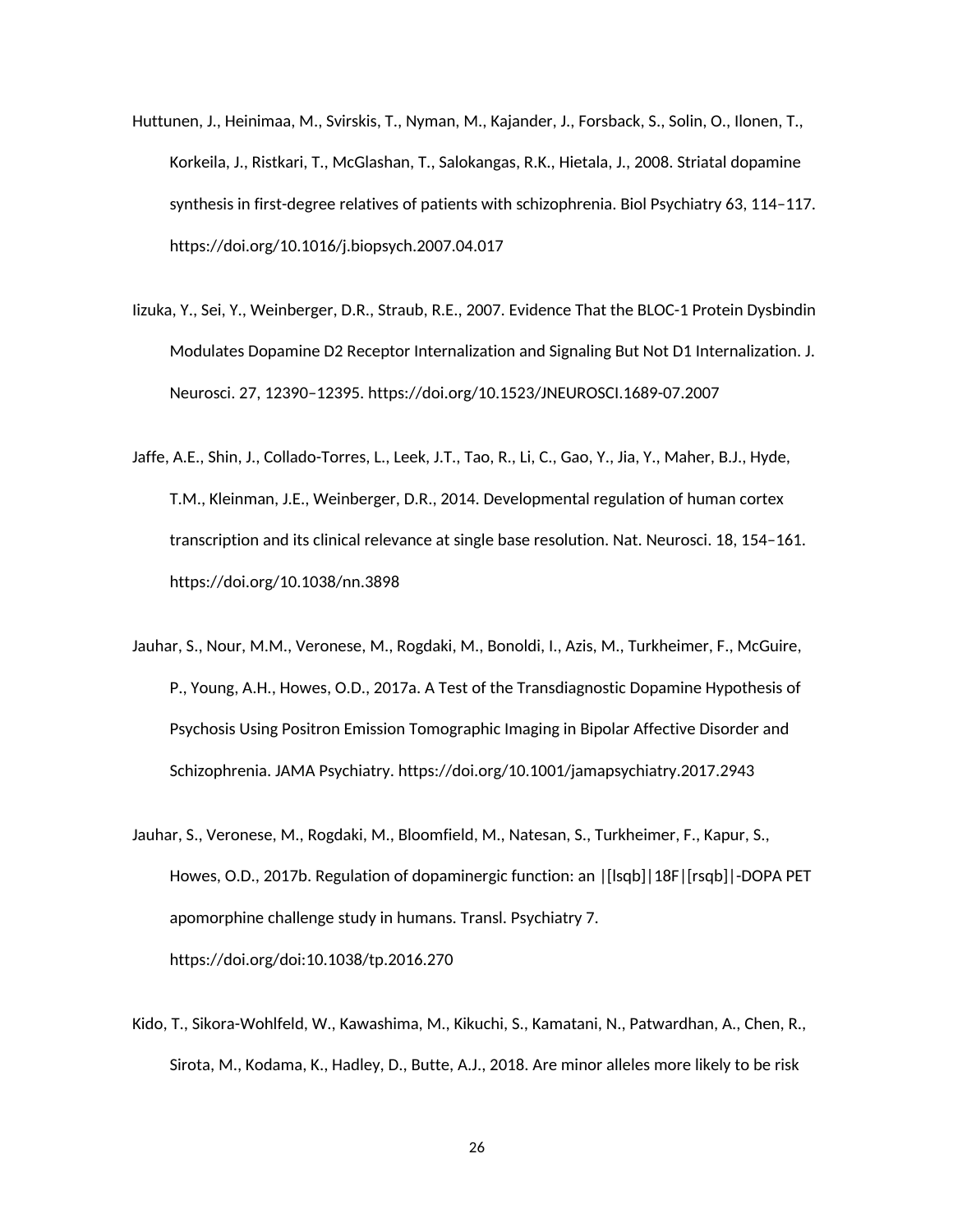alleles? BMC Med. Genomics 11, 1–11. https://doi.org/10.1186/s12920-018-0322-5

- Kumakura, Y., Cumming, P., Vernaleken, I., Buchholz, H.-G., Siessmeier, T., Heinz, A., Kienast, T., Bartenstein, P., Grunder, G., 2007. Elevated [18F]Fluorodopamine Turnover in Brain of Patients with Schizophrenia: An [18F]Fluorodopa/Positron Emission Tomography Study. J. Neurosci. 27, 8080–8087. https://doi.org/10.1523/JNEUROSCI.0805-07.2007
- Laakso, A., Pohjalainen, T., Bergman, J., Kajander, J., Haaparanta, M., Solin, O., Syvalahti, E., Hietala, J., 2005. The A1 allele of the human D2 dopamine receptor gene is associated with increased activity of striatal L-amino acid decarboxylase in healthy subjects. Pharmacogenet. Genomics 15, 387–391.
- Laruelle, M., Abi-Dargham, A., 1999. Dopamine as the wind of the psychotic fire: new evidence from brain imaging studies. J. Psychopharmacol. 13, 358–371. https://doi.org/10.1177/026988119901300405
- Leblond, C.S., Cliquet, F., Carton, C., Huguet, G., Mathieu, A., Kergrohen, T., Buratti, J., Lemière, N., Cuisset, L., Bienvenu, T., Boland, A., Deleuze, J.-F., Stora, T., Biskupstoe, R., Halling, J., Andorsdóttir, G., Billstedt, E., Gillberg, C., Bourgeron, T., 2019. Both rare and common genetic variants contribute to autism in the Faroe Islands. npj Genomic Med. 4, 1. https://doi.org/10.1038/s41525-018-0075-2
- Li, J.Z., Absher, D.M., Tang, H., Southwick, A.M., Casto, A.M., Ramachandran, S., Cann, H.M., Barsh, G.S., Feldman, M., Cavalli-Sforza, L.L., Myers, R.M., 2008. Worldwide Human Relationships Inferred from Genome-Wide Patterns of Variation. Science (80-. ). 319, 1100 LP – 1104. https://doi.org/10.1126/science.1153717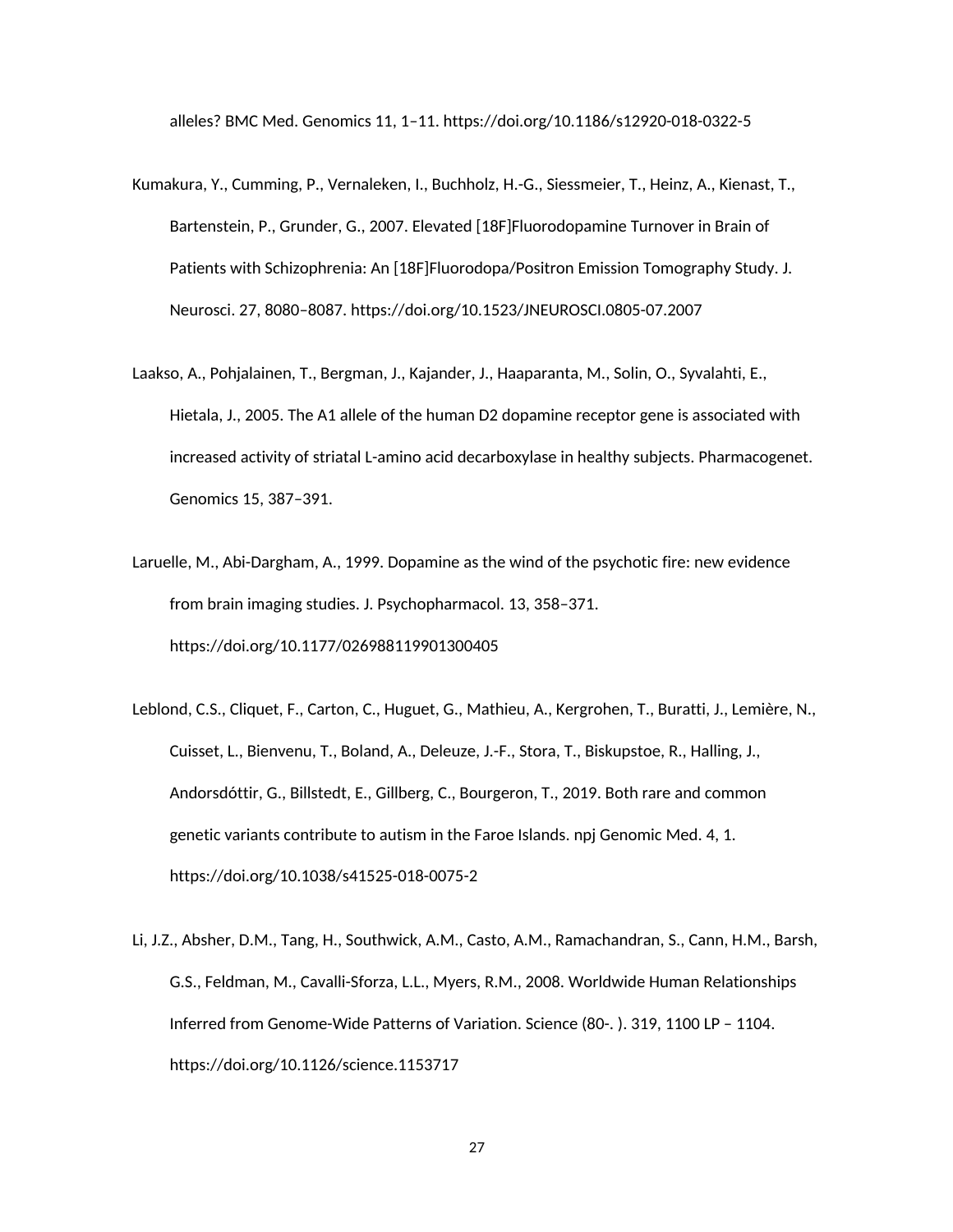- Li, L., Chang, H., Peng, T., Li, M., Xiao, X., 2016a. Evidence of AS3MT<sup>d2d3</sup>-Associated Variants within 10q24.32-33 in the Genetic Risk of Major Affective Disorders. Mol. Neuropsychiatry 2, 213– 218. https://doi.org/10.1159/000452998
- Li, M., Jaffe, A.E., Straub, R.E., Tao, R., Shin, J.H., Wang, Y., Chen, Q., Li, C., Jia, Y., Ohi, K., Maher, B.J., Brandon, N.J., Cross, A., Chenoweth, J.G., Hoeppner, D.J., Wei, H., Hyde, T.M., McKay, R., Kleinman, J.E., Weinberger, D.R., 2016b. A human-specific AS3MT isoform and BORCS7 are molecular risk factors in the 10q24.32 schizophrenia-associated locus. Nat Med 22, 649–656. https://doi.org/10.1038/nm.4096
- Li, M., Tao, R., Jaffe, A.E., Zhang, F., Chen, D., Kleinman, J.E., Hyde, T.M., Shin, J.H., Weinberger, D.R., 2014. A human-specific isoform of AS3MT regulated by a human-unique variation explains susceptibility to psychiatric illness. Neuropsychopharmacology 39, S397–S398.
- Lin, S., Shi, Q., Brent Nix, F., Styblo, M., Beck, M.A., Herbin-Davis, K.M., Hall, L.L., Simeonsson, J.B., Thomas, D.J., 2002. A novel S-adenosyl-L-methionine:arsenic(III) methyltransferase from rat liver cytosol. J. Biol. Chem. 277, 10795–10803. https://doi.org/10.1074/jbc.M110246200
- Martinez, D., Slifstein, M., Broft, A., Mawlawi, O., Hwang, D.-R.R., Huang, Y., Cooper, T., Kegeles, L., Zarahn, E., Abi-Dargham, A., Haber, S.N., Laruelle, M., 2003. Imaging human mesolimbic dopamine transmission with positron emission tomography. Part II: amphetamine-induced dopamine release in the functional subdivisions of the striatum. J Cereb Blood Flow Metab 23, 285–300.
- Meyer-Lindenberg, A., Miletich, R.S., Kohn, P.D., Esposito, G., Carson, R.E., Quarantelli, M., Weinberger, D.R., Berman, K.F., 2002. Reduced prefrontal activity predicts exaggerated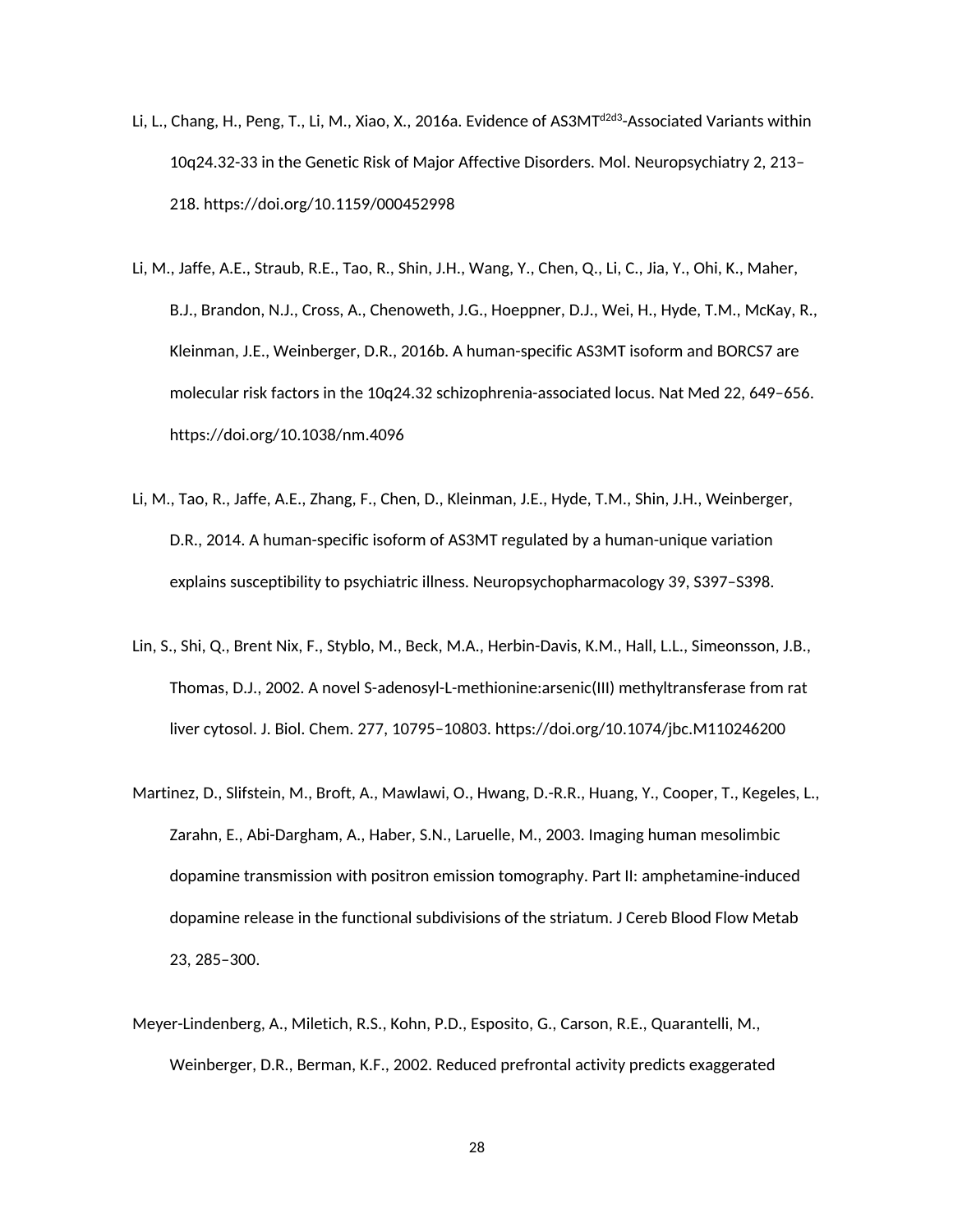striatal dopaminergic function in schizophrenia. Nat Neurosci 5, 267–271.

https://doi.org/10.1038/nn804

- Mizrahi, R., Addington, J., Rusjan, P.M., Suridjan, I., Ng, A., Boileau, I., Pruessner, J.C., Remington, G., Houle, S., Wilson, A.A., 2012. Increased stress-induced dopamine release in psychosis. Biol Psychiatry 71, 561–567. https://doi.org/10.1016/j.biopsych.2011.10.009
- Money, K.M., Stanwood, G.D., 2013. Developmental origins of brain disorders: roles for dopamine. Front. Cell. Neurosci. 7, 1–14. https://doi.org/10.3389/fncel.2013.00260
- Mulle, J.G., 2012. Schizophrenia genetics: Progress, at last. Curr. Opin. Genet. Dev. 22, 238–244. https://doi.org/10.1016/j.gde.2012.02.011
- Nagai, T., Kitahara, Y., Shiraki, A., Hikita, T., Taya, S., Kaibuchi, K., Yamada, K., 2010. Dysfunction of dopamine release in the prefrontal cortex of dysbindin deficient sandy mice: An in vivo microdialysis study. Neurosci. Lett. https://doi.org/10.1016/j.neulet.2009.12.071

Owen, M.J., Sawa, A., Mortensen, P.B., 2016. Schizophrenia. Lancet 388, 86–97.

Pardiñas, A.F., Holmans, P., Pocklington, A.J., Escott-Price, V., Ripke, S., Carrera, N., Legge, S.E., Bishop, S., Cameron, D., Hamshere, M.L., Han, J., Hubbard, L., Lynham, A., Mantripragada, K., Rees, E., MacCabe, J.H., McCarroll, S.A., Baune, B.T., Breen, G., Byrne, E.M., Dannlowski, U., Eley, T.C., Hayward, C., Martin, N.G., McIntosh, A.M., Plomin, R., Porteous, D.J., Wray, N.R., Caballero, A., Geschwind, D.H., Huckins, L.M., Ruderfer, D.M., Santiago, E., Sklar, P., Stahl, E.A., Won, H., Agerbo, E., Als, T.D., Andreassen, O.A., Bækvad-Hansen, M., Mortensen, P.B., Pedersen, C.B., Børglum, A.D., Bybjerg-Grauholm, J., Djurovic, S., Durmishi, N., Pedersen,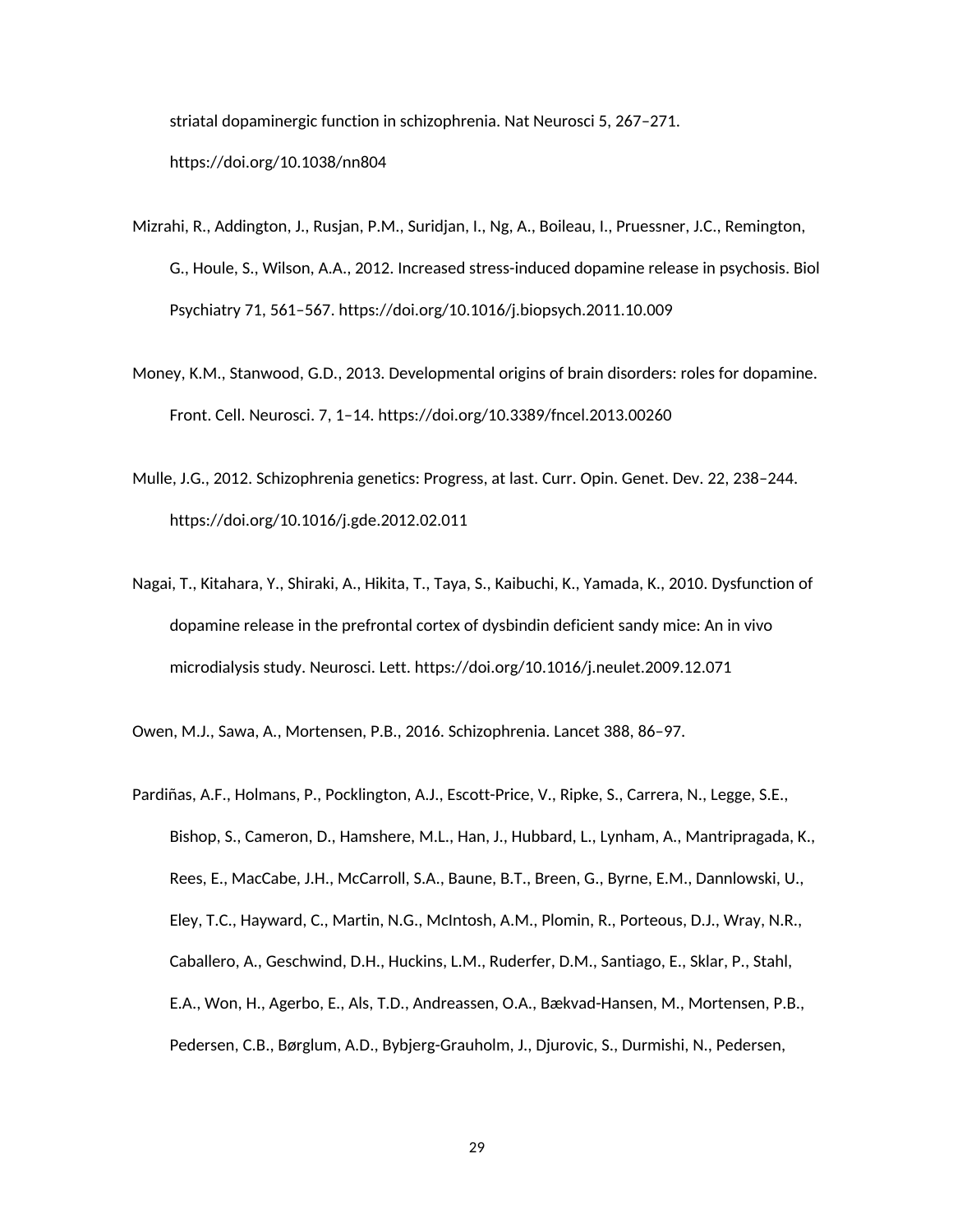M.G., Golimbet, V., Grove, J., Hougaard, D.M., Mattheisen, M., Molden, E., Mors, O., Nordentoft, M., Pejovic-Milovancevic, M., Sigurdsson, E., Silagadze, T., Hansen, C.S., Stefansson, K., Stefansson, H., Steinberg, S., Tosato, S., Werge, T., Collier, D.A., Rujescu, D., Kirov, G., Owen, M.J., O'Donovan, M.C., Walters, J.T.R., 2018. Common schizophrenia alleles are enriched in mutation-intolerant genes and in regions under strong background selection. Nat. Genet. https://doi.org/10.1038/s41588-018-0059-2

Psychiatric GWAS Consortium Bipolar Disorder Working Group, P., Ripke, S., Scott, L.J., Andreassen, O.A., Cichon, S., Craddock, N., Edenberg, H.J., Nurnberger, J.I., Rietschel, M., Blackwood, D., Corvin, A., Flickinger, M., Guan, W., Mattingsdal, M., McQuillin, A., Kwan, P., Wienker, T.F., Daly, M., Dudbridge, F., Holmans, P.A., Lin, D., Burmeister, M., Greenwood, T.A., Hamshere, M.L., Muglia, P., Smith, E.N., Zandi, P.P., Nievergelt, C.M., McKinney, R., Shilling, P.D., Schork, N.J., Bloss, C.S., Foroud, T., Koller, D.L., Gershon, E.S., Liu, C., Badner, J.A., Scheftner, W.A., Lawson, W.B., Nwulia, E.A., Hipolito, M., Coryell, W., Rice, J., Byerley, W., McMahon, F.J., Schulze, T.G., Berrettini, W., Lohoff, F.W., Potash, J.B., Mahon, P.B., McInnis, M.G., Zöllner, S., Zhang, P., Craig, D.W., Szelinger, S., Barrett, T.B., Breuer, R., Meier, S., Strohmaier, J., Witt, S.H., Tozzi, F., Farmer, A., McGuffin, P., Strauss, J., Xu, W., Kennedy, J.L., Vincent, J.B., Matthews, K., Day, R., Ferreira, M.A., O'Dushlaine, C., Perlis, R., Raychaudhuri, S., Ruderfer, D., Hyoun, P.L., Smoller, J.W., Li, J., Absher, D., Thompson, R.C., Meng, F.G., Schatzberg, A.F., Bunney, W.E., Barchas, J.D., Jones, E.G., Watson, S.J., Myers, R.M., Akil, H., Boehnke, M., Chambert, K., Moran, J., Scolnick, E., Djurovic, S., Melle, I., Morken, G., Gill, M., Morris, D., Quinn, E., Mühleisen, T.W., Degenhardt, F.A., Mattheisen, M., Schumacher, J., Maier, W., Steffens, M., Propping, P., Nöthen, M.M., Anjorin, A., Bass, N., Gurling, H., Kandaswamy, R., Lawrence, J., McGhee, K., McIntosh, A., McLean, A.W., Muir,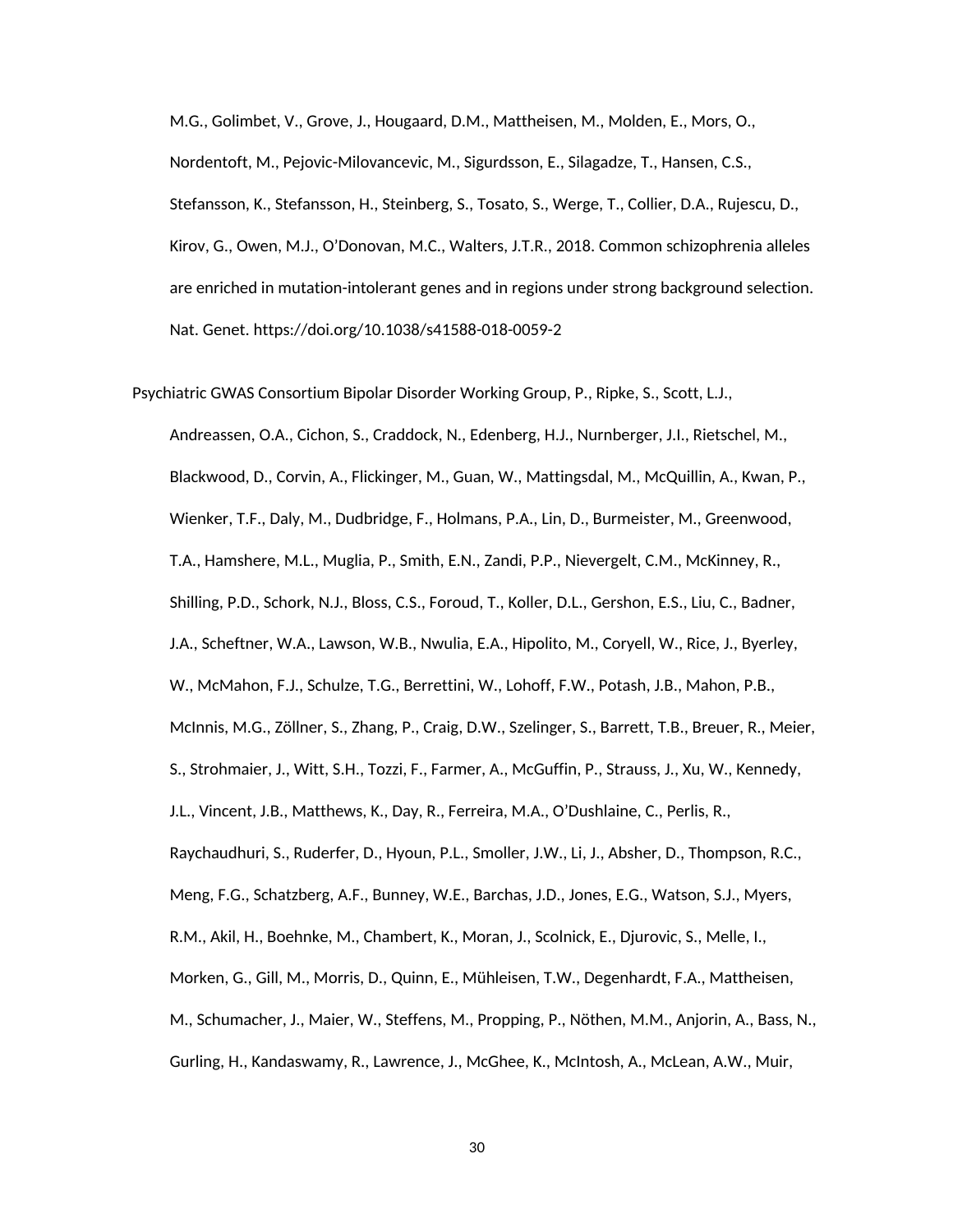W.J., Pickard, B.S., Breen, G., St. Clair, D., Caesar, S., Gordon-Smith, K., Jones, L., Fraser, C., Green, E.K., Grozeva, D., Jones, I.R., Kirov, G., Moskvina, V., Nikolov, I., O'Donovan, M.C., Owen, M.J., Collier, D.A., Elkin, A., Williamson, R., Young, A.H., Ferrier, I.N., Stefansson, K., Stefansson, H., Þorgeirsson, Þ., Steinberg, S., Gustafsson, Ó., Bergen, S.E., Nimgaonkar, V., Hultman, C., Landén, M., Lichtenstein, P., Sullivan, P., Schalling, M., Osby, U., Backlund, L., Frisén, L., Langstrom, N., Jamain, S., Leboyer, M., Etain, B., Bellivier, F., Petursson, H., Sigur∂sson, E., Müller-Mysok, B., Lucae, S., Schwarz, M., Schofield, P.R., Martin, N., Montgomery, G.W., Lathrop, M., Óskarsson, H., Bauer, M., Wright, A., Mitchell, P.B., Hautzinger, M., Reif, A., Kelsoe, J.R., Purcell, S.M., 2011. Large-scale genome-wide association analysis of bipolar disorder identifies a new susceptibility locus near ODZ4. Nat. Genet. 43, 977–83. https://doi.org/10.1038/ng.943

- Ratnaike, R.N., 2003. Acute and chronic arsenic toxicity. Postgrad. Med. J. 79, 391 LP 396. https://doi.org/10.1136/pmj.79.933.391
- Reith, J., Benkelfat, C., Sherwin, A., Yasuhara, Y., Kuwabara, H., Andermann, F., Bachneff, S., Cumming, P., Diksic, M., Dyve, S.E., Etienne, P., Evans, A.C., Lal, S., Shevell, M., Savard, G., Wong, D.F., Chouinard, G., Gjedde, A., 1994. Elevated dopa decarboxylase activity in living brain of patients with psychosis. Proc. Natl. Acad. Sci. U. S. A. 91, 11651–4. https://doi.org/10.1073/pnas.91.24.11651
- Ripke, S., Dushlaine, C.O., Chambert, K., Moran, J.L., Anna, K., Akterin, S., Bergen, S., Collins, A.L., Crowley, J.J., Kim, Y., Lee, S.H., Magnusson, P.K.E., Sanchez, N., Eli, A., Williams, S., Wray, N.R., Xia, K., Bettella, F., Anders, D., Hougaard, D.M., Kendler, K.S., Lin, K., Morris, D.W., Milovancevic, M., Posthuma, D., Powell, J., Richards, A.L., Consortium, C., Bramon, E., Corvin,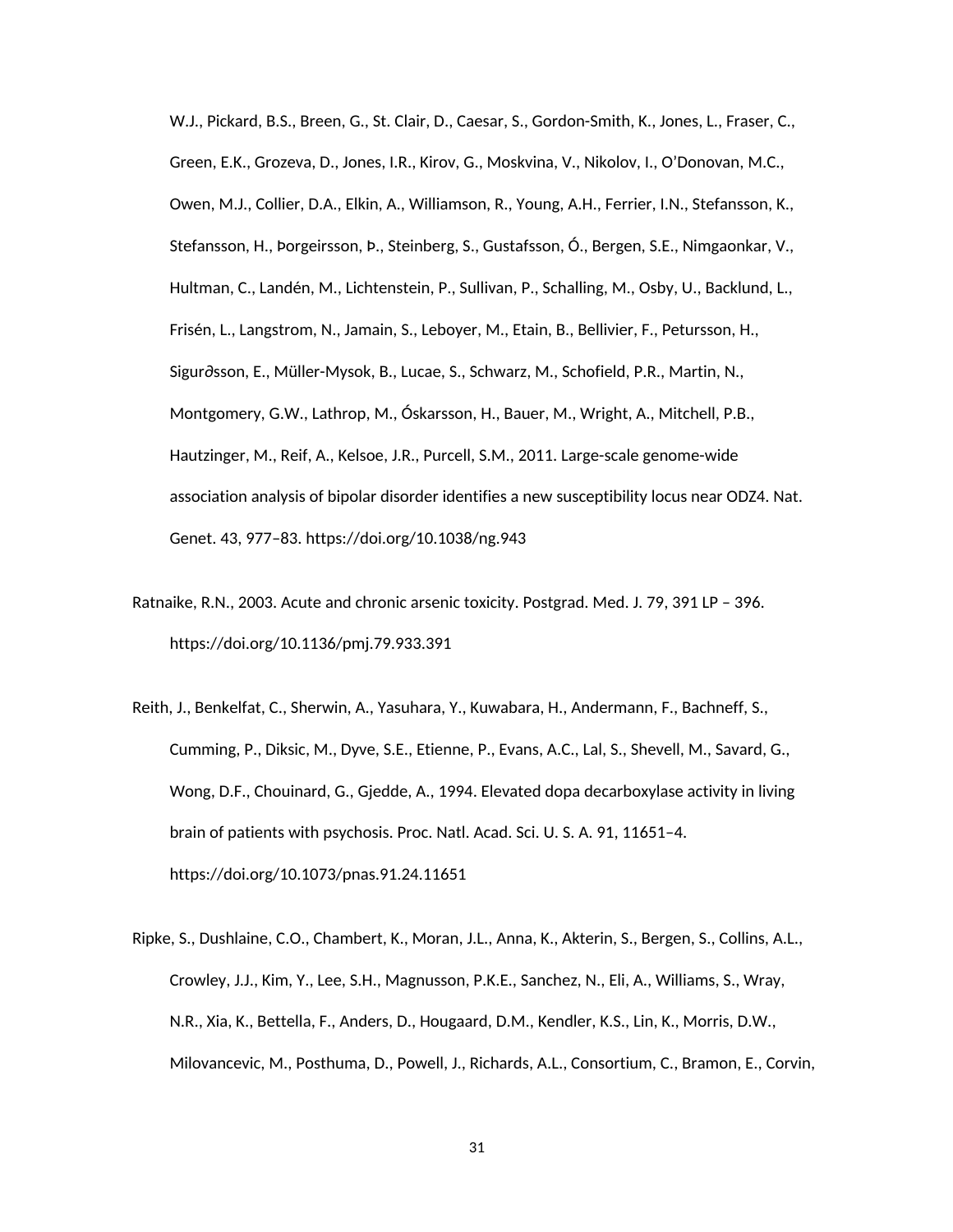A.P., Donovan, M.C.O., Hultman, M., Sullivan, P.F., 2013. Genome-wide association analysis identifies 13 new risk loci for schizophrenia. Nat. Genet. 45, 1–26. https://doi.org/10.1038/ng.2742.Genome-wide

Ripke, S., Neale, B.M., Corvin, A., Walters, J.T.R., Farh, K.-H., Holmans, P. a., Lee, P., Bulik-Sullivan, B., Collier, D. a., Huang, H., Pers, T.H., Agartz, I., Agerbo, E., Albus, M., Alexander, M., Amin, F., Bacanu, S. a., Begemann, M., Belliveau Jr, R. a., Bene, J., Bergen, S.E., Bevilacqua, E., Bigdeli, T.B., Black, D.W., Bruggeman, R., Buccola, N.G., Buckner, R.L., Byerley, W., Cahn, W., Cai, G., Campion, D., Cantor, R.M., Carr, V.J., Carrera, N., Catts, S. V., Chambert, K.D., Chan, R.C.K., Chen, R.Y.L., Chen, E.Y.H., Cheng, W., Cheung, E.F.C., Ann Chong, S., Robert Cloninger, C., Cohen, D., Cohen, N., Cormican, P., Craddock, N., Crowley, J.J., Curtis, D., Davidson, M., Davis, K.L., Degenhardt, F., Del Favero, J., Demontis, D., Dikeos, D., Dinan, T., Djurovic, S., Donohoe, G., Drapeau, E., Duan, J., Dudbridge, F., Durmishi, N., Eichhammer, P., Eriksson, J., Escott-Price, V., Essioux, L., Fanous, A.H., Farrell, M.S., Frank, J., Franke, L., Freedman, R., Freimer, N.B., Friedl, M., Friedman, J.I., Fromer, M., Genovese, G., Georgieva, L., Giegling, I., Giusti-Rodríguez, P., Godard, S., Goldstein, J.I., Golimbet, V., Gopal, S., Gratten, J., de Haan, L., Hammer, C., Hamshere, M.L., Hansen, M., Hansen, T., Haroutunian, V., Hartmann, A.M., Henskens, F. a., Herms, S., Hirschhorn, J.N., Hoffmann, P., Hofman, A., Hollegaard, M. V., Hougaard, D.M., Ikeda, M., Joa, I., Julià, A., Kahn, R.S., Kalaydjieva, L., Karachanak-Yankova, S., Karjalainen, J., Kavanagh, D., Keller, M.C., Kennedy, J.L., Khrunin, A., Kim, Y., Klovins, J., Knowles, J. a., Konte, B., Kucinskas, V., Ausrele Kucinskiene, Z., Kuzelova-Ptackova, H., Kähler, A.K., Laurent, C., Lee Chee Keong, J., Hong Lee, S., Legge, S.E., Lerer, B., Li, M., Li, T., Liang, K.- Y., Lieberman, J., Limborska, S., Loughland, C.M., Lubinski, J., Lönnqvist, J., Macek Jr, M., Magnusson, P.K.E., Maher, B.S., Maier, W., Mallet, J., Marsal, S., Mattheisen, M.,

32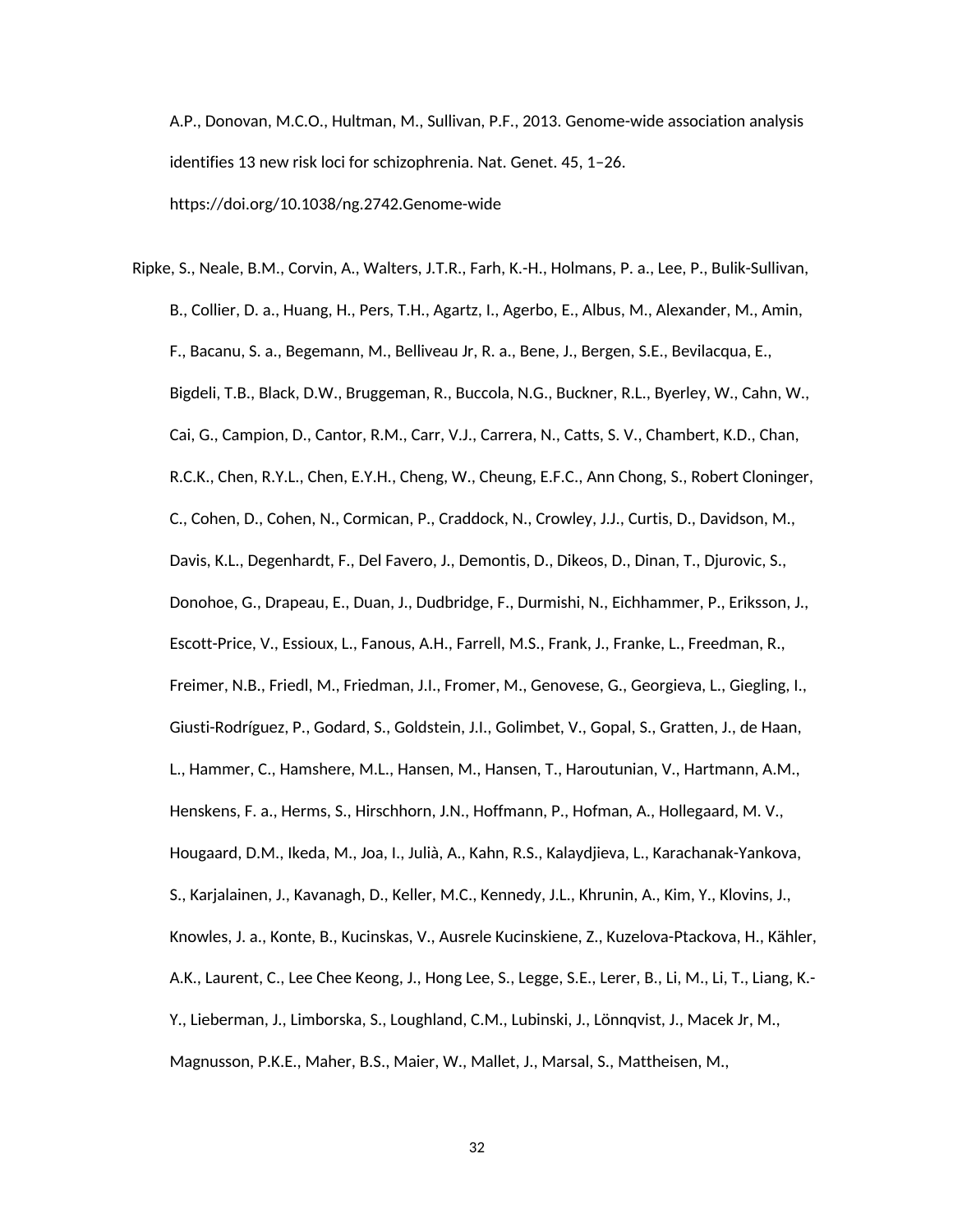Mattingsdal, M., McCarley, R.W., McDonald, C., McIntosh, A.M., Meier, S., Meijer, C.J.,

Melegh, B., Melle, I., Mesholam-Gately, R.I., Metspalu, A., Michie, P.T., Milani, L., Milanova,

V., Mokrab, Y., Morris, D.W., Mors, O., Murphy, K.C., Murray, R.M., Myin-Germeys, I., Müller-

Myhsok, B., Nelis, M., Nenadic, I., Nertney, D. a., Nestadt, G., Nicodemus, K.K., Nikitina-Zake,

L., Nisenbaum, L., Nordin, A., O'Callaghan, E., O'Dushlaine, C., O'Neill, F.A., Oh, S.-Y., Olincy,

A., Olsen, L., Van Os, J., Endophenotypes International Consortium, P., Pantelis, C.,

Papadimitriou, G.N., Papiol, S., Parkhomenko, E., Pato, M.T., Paunio, T., Pejovic-Milovancevic,

M., Perkins, D.O., Pietiläinen, O., Pimm, J., Pocklington, A.J., Powell, J., Price, A., Pulver, A.E.,

Purcell, S.M., Quested, D., Rasmussen, H.B., Reichenberg, A., Reimers, M. a., Richards, A.L.,

Roffman, J.L., Roussos, P., Ruderfer, D.M., Salomaa, V., Sanders, A.R., Schall, U., Schubert,

C.R., Schulze, T.G., Schwab, S.G., Scolnick, E.M., Scott, R.J., Seidman, L.J., Shi, J., Sigurdsson,

E., Silagadze, T., Silverman, J.M., Sim, K., Slominsky, P., Smoller, J.W., So, H.-C., Spencer, C. a.,

Stahl, E. a., Stefansson, H., Steinberg, S., Stogmann, E., Straub, R.E., Strengman, E.,

Strohmaier, J., Scott Stroup, T., Subramaniam, M., Suvisaari, J., Svrakic, D.M., Szatkiewicz,

J.P., Söderman, E., Thirumalai, S., Toncheva, D., Tosato, S., Veijola, J., Waddington, J., Walsh,

D., Wang, D., Wang, Q., Webb, B.T., Weiser, M., Wildenauer, D.B., Williams, N.M., Williams,

S., Witt, S.H., Wolen, A.R., Wong, E.H.M., Wormley, B.K., Simon Xi, H., Zai, C.C., Zheng, X.,

Zimprich, F., Wray, N.R., Stefansson, K., Visscher, P.M., Trust Case-Control Consortium, W.,

Adolfsson, R., Andreassen, O. a., Blackwood, D.H.R., Bramon, E., Buxbaum, J.D., Børglum,

A.D., Cichon, S., Darvasi, A., Domenici, E., Ehrenreich, H., Esko, T., Gejman, P. V., Gill, M.,

Gurling, H., Hultman, C.M., Iwata, N., Jablensky, A. V., Jönsson, E.G., Kendler, K.S., Kirov, G.,

Knight, J., Lencz, T., Levinson, D.F., Li, Q.S., Liu, J., Malhotra, A.K., McCarroll, S. a., McQuillin,

A., Moran, J.L., Mortensen, P.B., Mowry, B.J., Nöthen, M.M., Ophoff, R. a., Owen, M.J.,

33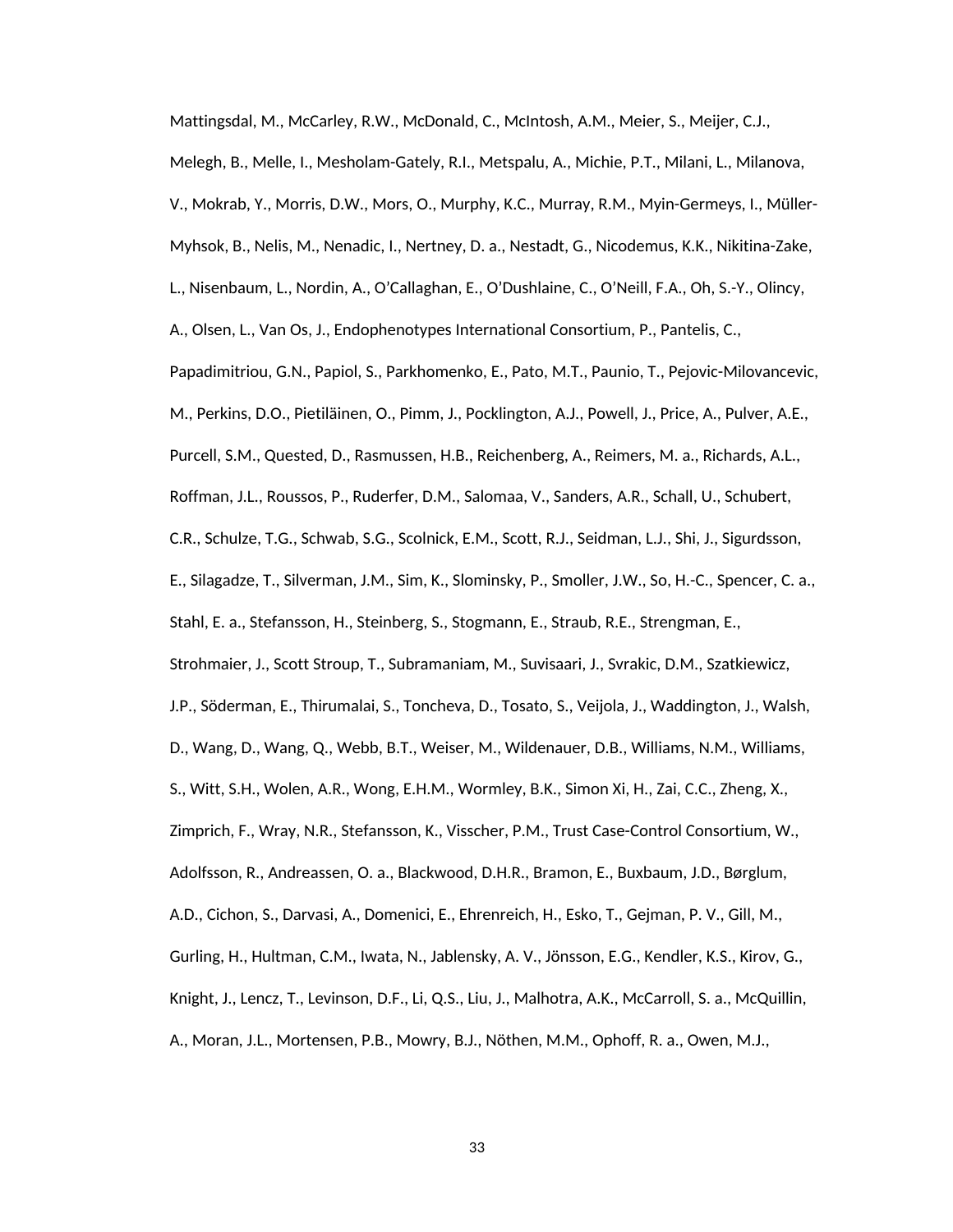Palotie, A., Pato, C.N., Petryshen, T.L., Posthuma, D., Rietschel, M., Riley, B.P., Rujescu, D., Sham, P.C., Sklar, P., St Clair, D., Weinberger, D.R., Wendland, J.R., Werge, T., Daly, M.J., Sullivan, P.F., O'Donovan, M.C., 2014. Biological insights from 108 schizophrenia-associated genetic loci. Nature 511, 421–427. https://doi.org/10.1038/nature13595

- Ripke, S., Sanders, A., Kendler, K., 2011. Genome-wide association study identifies five new schizophrenia loci. Nat. … 43, 969–976. https://doi.org/10.1038/ng.940.Genome-wide
- Schubert, C.R., Xi, H.S., Wendland, J.R., O'Donnell, P., 2014. Translating human genetics into novel treatment targets for schizophrenia. Neuron 84, 537–541. https://doi.org/10.1016/j.neuron.2014.10.037
- Sherry, S.T., 2001. dbSNP: the NCBI database of genetic variation. Nucleic Acids Res. 29, 308–311. https://doi.org/10.1093/nar/29.1.308
- Shumay, E., Wiers, C.E., Shokri-Kojori, E., Kim, S.W., Hodgkinson, C.A., Sun, H., Tomasi, D., Wong, C.T., Weinberger, D.R., Wang, G.-J., Fowler, J.S., Volkow, N.D., 2017. New repeat polymorphism in the AKT1 gene predicts striatal dopamine D2/D3 receptor availability and stimulant-induced dopamine release in the healthy human brain. J. Neurosci. 37, 4982–4991. https://doi.org/10.1523/JNEUROSCI.3155-16.2017
- So, H.C., Sham, P.C., 2011. Robust association tests under different genetic models, allowing for binary or quantitative traits and covariates. Behav. Genet. 41, 768–775. https://doi.org/10.1007/s10519-011-9450-9
- SR, F.M.B., Gibbon, M., JBW, W., 1996. Structured Clinical Interview for DSM-IV Axis I Disorders,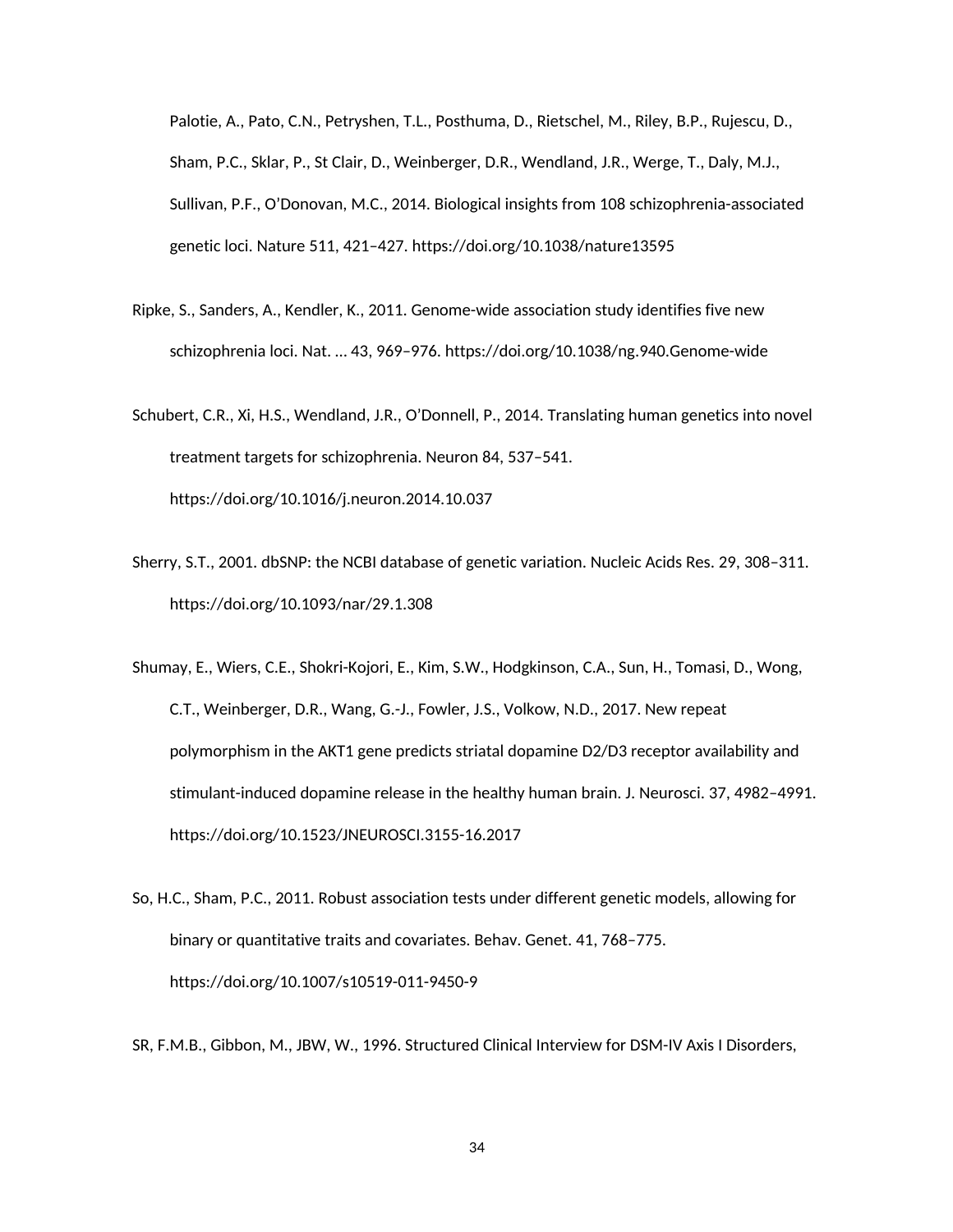Clinician Version (SCID-CV). Am. Psychiatr. Press Washington, DC.

Studholme, C., Hill, D.L., Hawkes, D.J., 1996. Automated 3-D registration of MR and CT images of the head. Med Image Anal 1, 163–175.

Sumi, D., Himeno, S., 2012. Role of Arsenic (+3 Oxidation State) Methyltransferase in Arsenic Metabolism and Toxicity. Biol. Pharm. Bull. 35, 1870–1875. https://doi.org/10.1248/bpb.b212015

- Turkheimer, F.E., Brett, M., Visvikis, D., Cunningham, V.J., 1999. Multiresolution analysis of emission tomography images in the wavelet domain. J Cereb Blood Flow Metab 19, 1189– 1208. https://doi.org/10.1097/00004647-199911000-00003
- Tyler, C.R., Allan, A.M., 2014. The Effects of Arsenic Exposure on Neurological and Cognitive Dysfunction in Human and Rodent Studies: A Review. Curr. Environ. Heal. reports 1, 132–147. https://doi.org/10.1007/s40572-014-0012-1
- Van der Auwera, S., Peyrot, W.J., Milaneschi, Y., Hertel, J., Baune, B., Breen, G., Byrne, E., Dunn, E.C., Fisher, H., Homuth, G., Levinson, D., Lewis, C., Mills, N., Mullins, N., Nauck, M., Pistis, G., Preisig, M., Rietschel, M., Ripke, S., Sullivan, P., Teumer, A., Völzke, H., Consortium, M.D.D.W.G. of the P.G., Boomsma, D.I., Wray, N.R., Penninx, B., Grabe, H., 2018. Genomewide gene-environment interaction in depression: A systematic evaluation of candidate genes. Am. J. Med. Genet. Part B Neuropsychiatr. Genet. 177, 40–49. https://doi.org/10.1002/ajmg.b.32593

Weinberger, D.R., 2019. Thinking about schizophrenia in an era of genomic medicine. Am. J.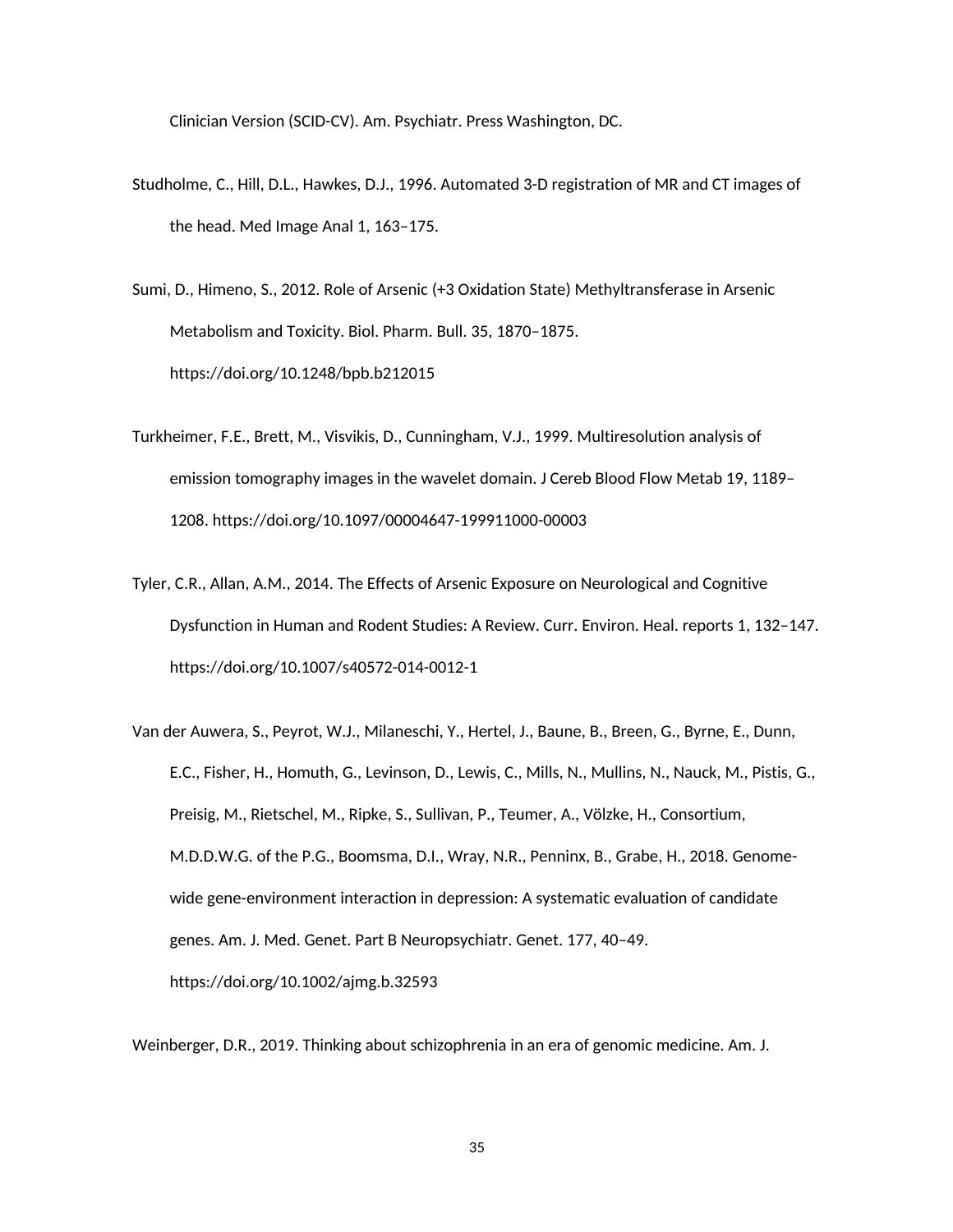Psychiatry. https://doi.org/10.1176/appi.ajp.2018.18111275

- Weinberger, D.R., 1987. Implications of normal brain development for the pathogenesis of schizophrenia. Arch Gen Psychiatry 44, 660–669.
- Wiers, C.E., Towb, P.C., Hodgkinson, C.A., Shen, P.-H., Freeman, C., Miller, G., Lindgren, E., Shokri-Kojori, E., Demiral, Ş.B., Kim, S.W., Tomasi, D., Sun, H., Wang, G.-J., Goldman, D., Volkow, N.D., 2017. Association of genetic ancestry with striatal dopamine D2/D3 receptor availability. Mol. Psychiatry 1–6. https://doi.org/10.1038/mp.2017.208
- Wu, K., O'Keeffe, D., Politis, M., O'Keeffe, G.C., Robbins, T.W., Bose, S.K., Brooks, D.J., Piccini, P., Barker, R.A., 2012. The catechol-O-methyltransferase Val<sup>158</sup>Met polymorphism modulates fronto-cortical dopamine turnover in early Parkinson's disease: A PET study. Brain 135, 2449– 2457. https://doi.org/10.1093/brain/aws157
- Yu, H., Yan, H., Li, J., Li, Z., Zhang, X., Ma, Y., Mei, L., Liu, C., Cai, L., Wang, Q., Shi, Y., Li, T., Zhang, D., Yue, W., 2016. Common variants on 2p16.1, 6p22.1 and 10q24.32 are associated with schizophrenia in Han Chinese population. Mol. Psychiatry 1–7. https://doi.org/10.1038/mp.2016.212
- Zecevic, N., Verney, C., 1995. Development of the catecholamine neurons in human embryos and fetuses, with special emphasis on the innervaton of the cerebral cortex. J. Comp. Neurol. 351, 509–535. https://doi.org/10.1002/cne.903510404
- Zhu, Z., Bakshi, A., Vinkhuyzen, A.A.E., Hemani, G., Lee, S.H., Nolte, I.M., van Vliet-Ostaptchouk, J.V., Snieder, H., Esko, T., Milani, L., Mägi, R., Metspalu, A., Hill, W.G., Weir, B.S., Goddard,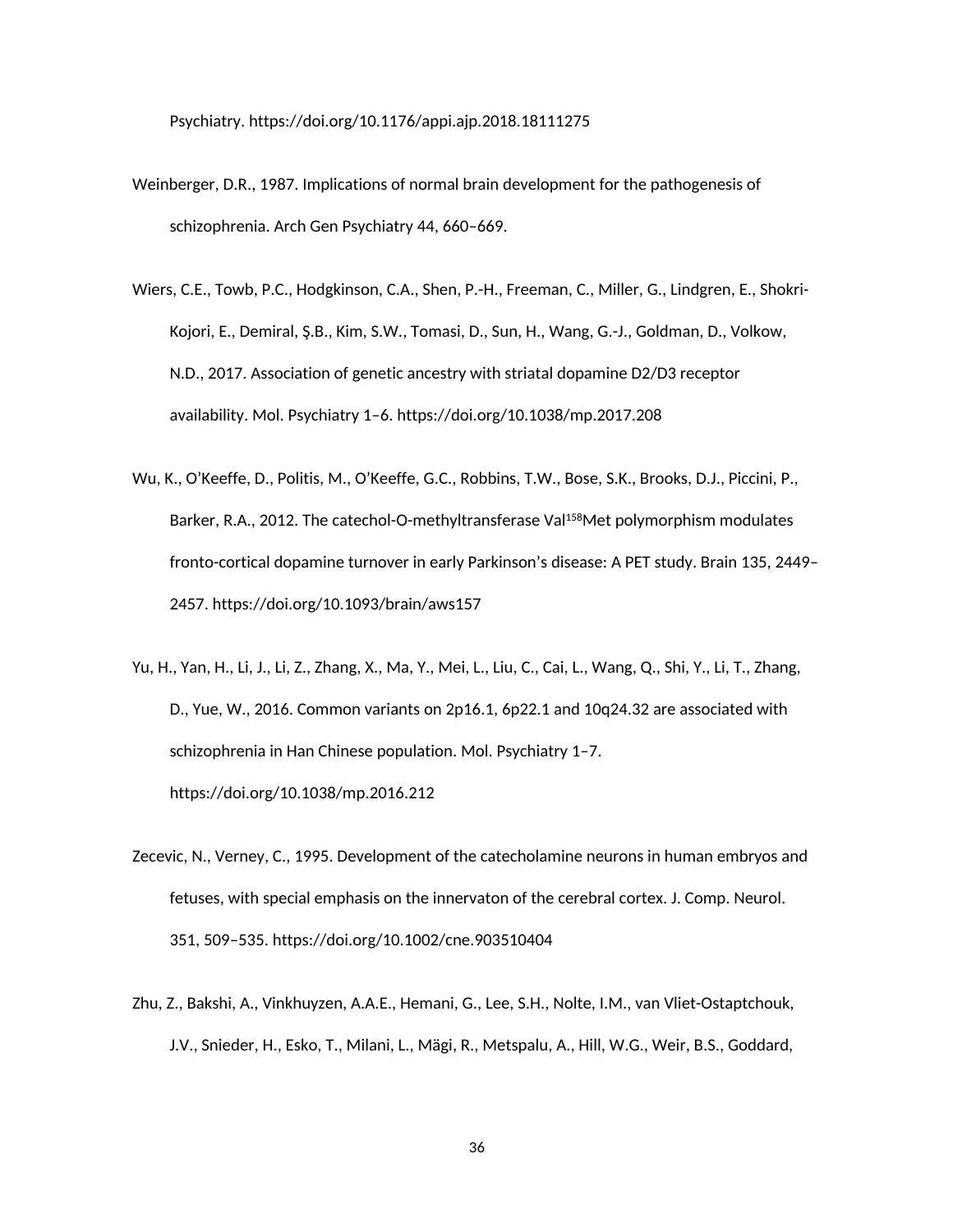M.E., Visscher, P.M., Yang, J., 2015. Dominance Genetic Variation Contributes Little to the Missing Heritability for Human Complex Traits. Am. J. Hum. Genet. 96, 377–385. https://doi.org/https://doi.org/10.1016/j.ajhg.2015.01.001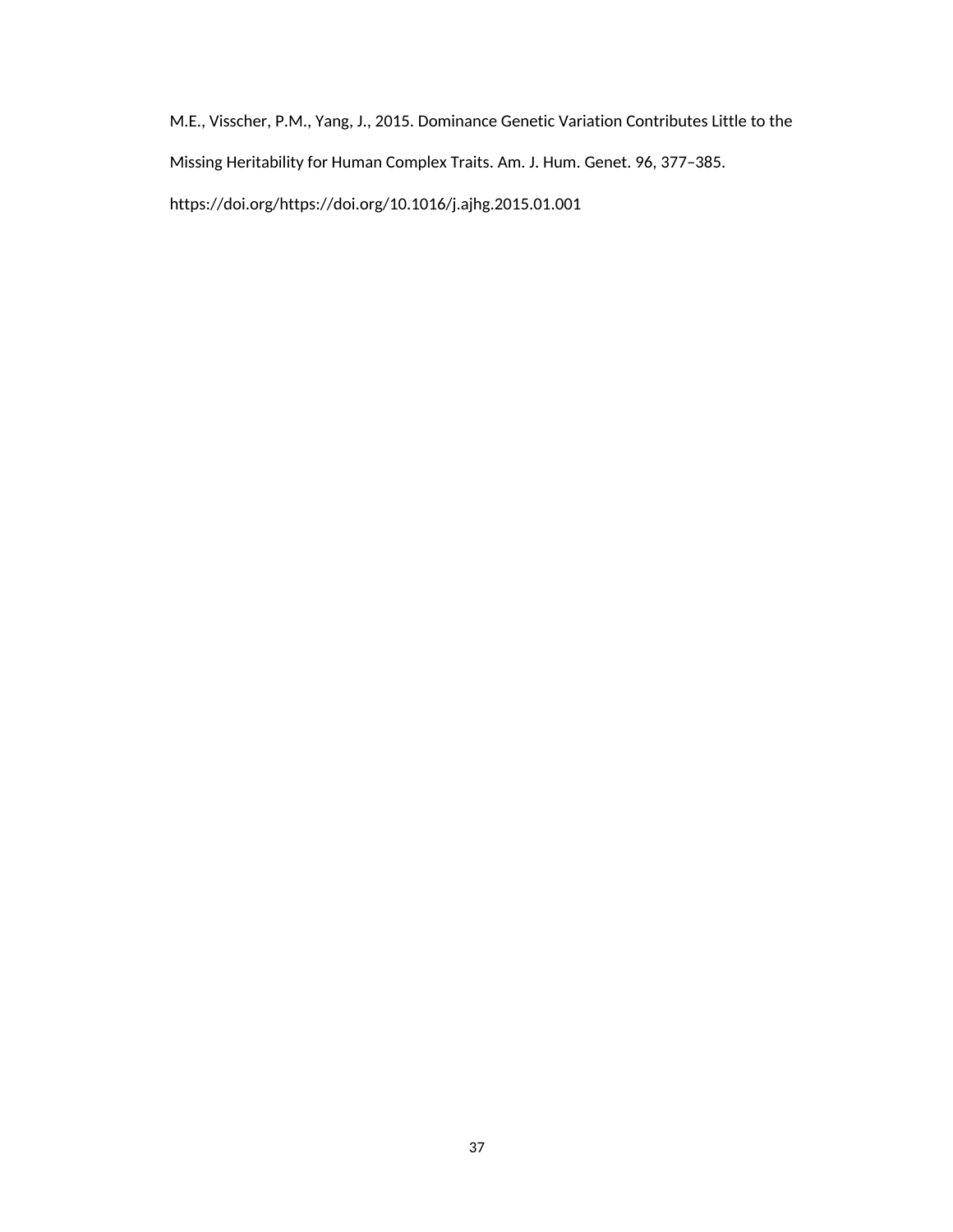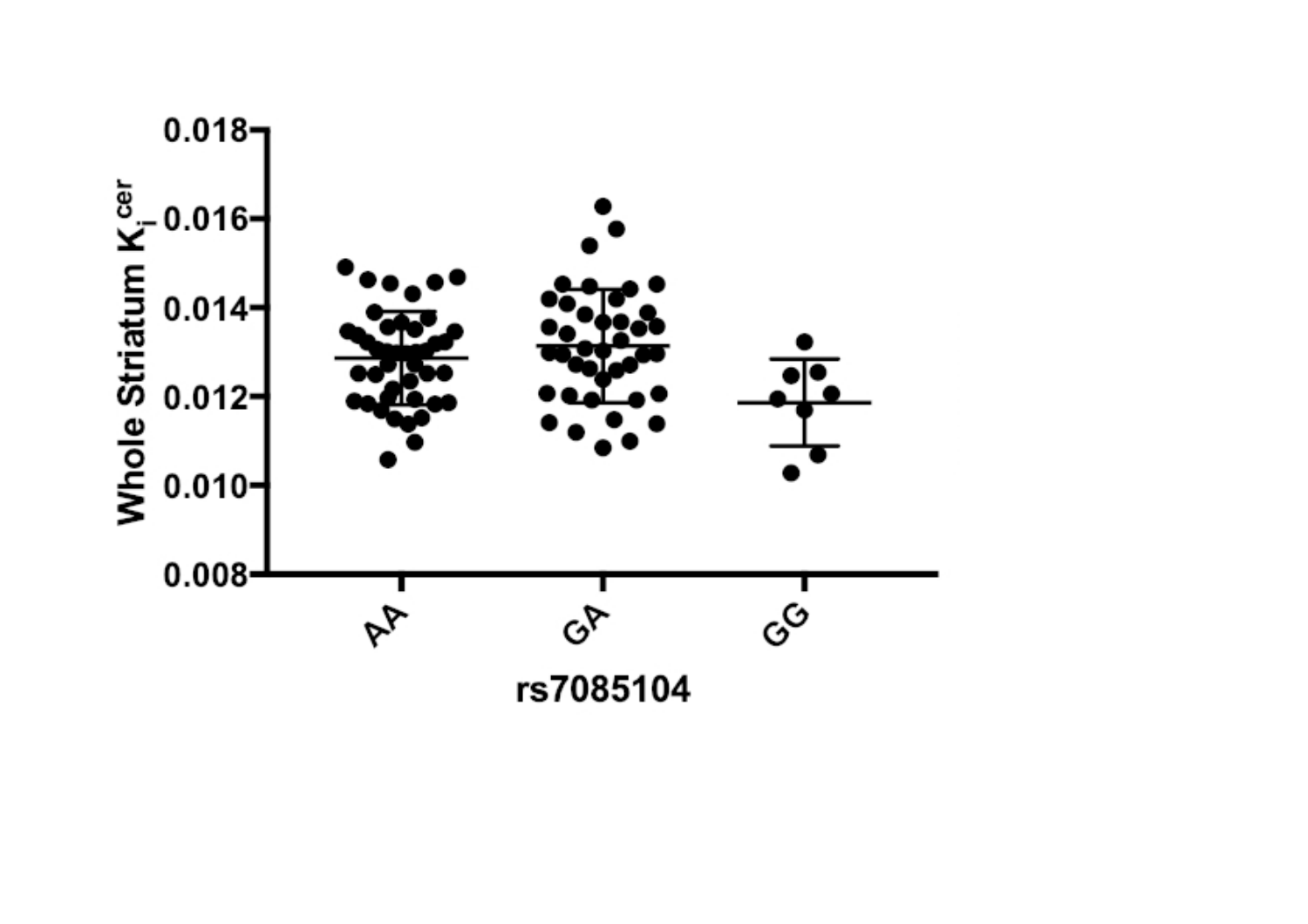